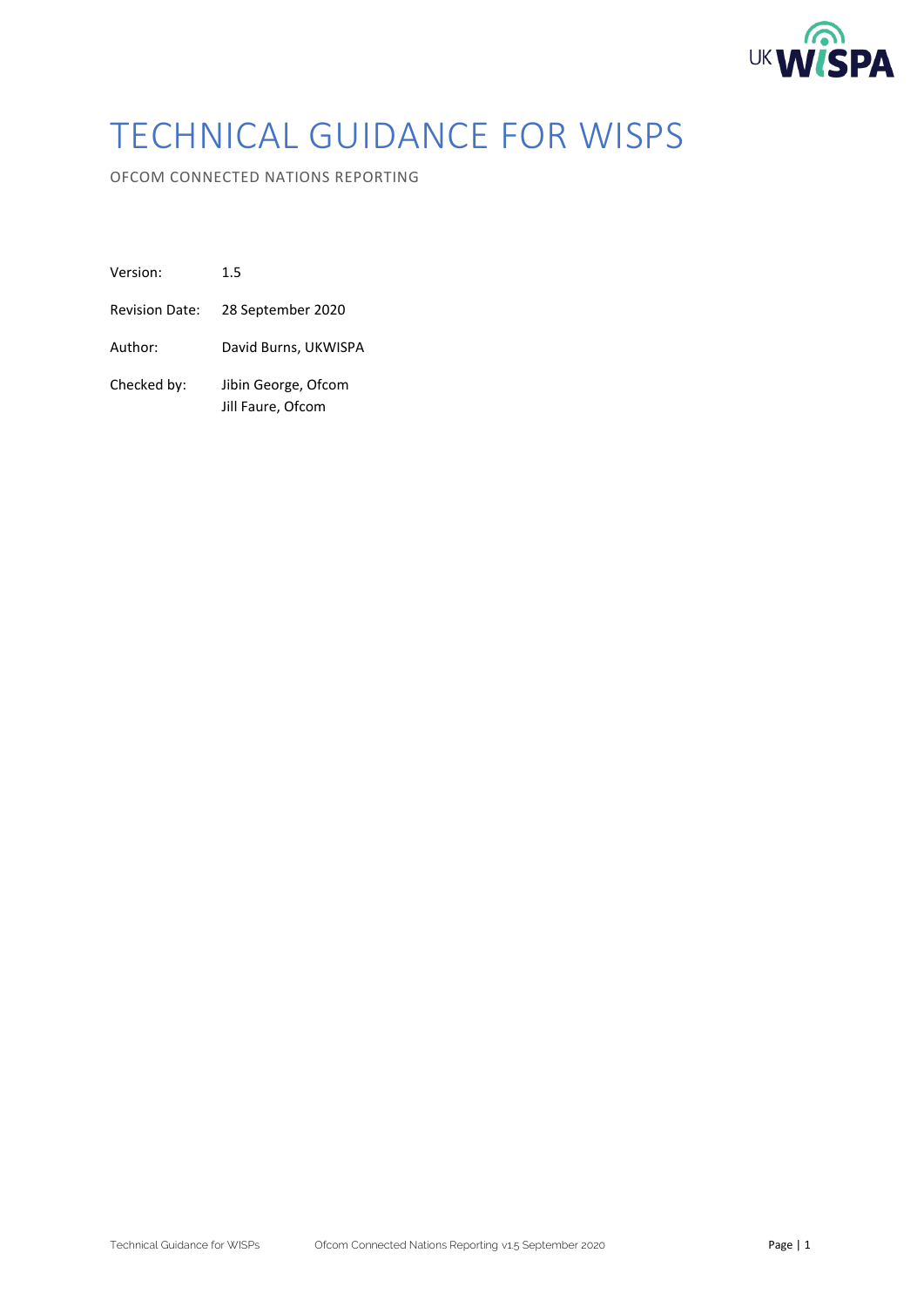

# TABLE OF CONTENTS

| $\label{eq:1} \mbox{Introduction} \,\, \ldots \,\, \ldots \,\, \ldots \,\, \ldots \,\, \ldots \,\, \ldots \,\, \ldots \,\, \ldots \,\, \ldots \,\, \ldots \,\, \ldots \,\, \ldots \,\, \ldots \,\, \ldots \,\, \ldots \,\, \ldots \,\, \ldots \,\, \ldots \,\, \ldots \,\, \ldots \,\, \ldots \,\, \ldots \,\, \ldots \,\, \ldots \,\, \ldots \,\, \ldots \,\, \ldots \,\, \ldots \,\, \ldots \,\, \ldots \,\, \ldots \,\, \ldots \,\, \ldots \,\, \ldots \,\,$ |
|-----------------------------------------------------------------------------------------------------------------------------------------------------------------------------------------------------------------------------------------------------------------------------------------------------------------------------------------------------------------------------------------------------------------------------------------------------------------|
|                                                                                                                                                                                                                                                                                                                                                                                                                                                                 |
|                                                                                                                                                                                                                                                                                                                                                                                                                                                                 |
|                                                                                                                                                                                                                                                                                                                                                                                                                                                                 |
|                                                                                                                                                                                                                                                                                                                                                                                                                                                                 |
|                                                                                                                                                                                                                                                                                                                                                                                                                                                                 |
|                                                                                                                                                                                                                                                                                                                                                                                                                                                                 |
|                                                                                                                                                                                                                                                                                                                                                                                                                                                                 |
|                                                                                                                                                                                                                                                                                                                                                                                                                                                                 |
|                                                                                                                                                                                                                                                                                                                                                                                                                                                                 |
|                                                                                                                                                                                                                                                                                                                                                                                                                                                                 |
|                                                                                                                                                                                                                                                                                                                                                                                                                                                                 |
|                                                                                                                                                                                                                                                                                                                                                                                                                                                                 |
|                                                                                                                                                                                                                                                                                                                                                                                                                                                                 |
|                                                                                                                                                                                                                                                                                                                                                                                                                                                                 |
|                                                                                                                                                                                                                                                                                                                                                                                                                                                                 |
|                                                                                                                                                                                                                                                                                                                                                                                                                                                                 |
|                                                                                                                                                                                                                                                                                                                                                                                                                                                                 |
|                                                                                                                                                                                                                                                                                                                                                                                                                                                                 |
|                                                                                                                                                                                                                                                                                                                                                                                                                                                                 |
|                                                                                                                                                                                                                                                                                                                                                                                                                                                                 |
|                                                                                                                                                                                                                                                                                                                                                                                                                                                                 |
|                                                                                                                                                                                                                                                                                                                                                                                                                                                                 |
|                                                                                                                                                                                                                                                                                                                                                                                                                                                                 |
| 13                                                                                                                                                                                                                                                                                                                                                                                                                                                              |
|                                                                                                                                                                                                                                                                                                                                                                                                                                                                 |
|                                                                                                                                                                                                                                                                                                                                                                                                                                                                 |
|                                                                                                                                                                                                                                                                                                                                                                                                                                                                 |
|                                                                                                                                                                                                                                                                                                                                                                                                                                                                 |
|                                                                                                                                                                                                                                                                                                                                                                                                                                                                 |
|                                                                                                                                                                                                                                                                                                                                                                                                                                                                 |
|                                                                                                                                                                                                                                                                                                                                                                                                                                                                 |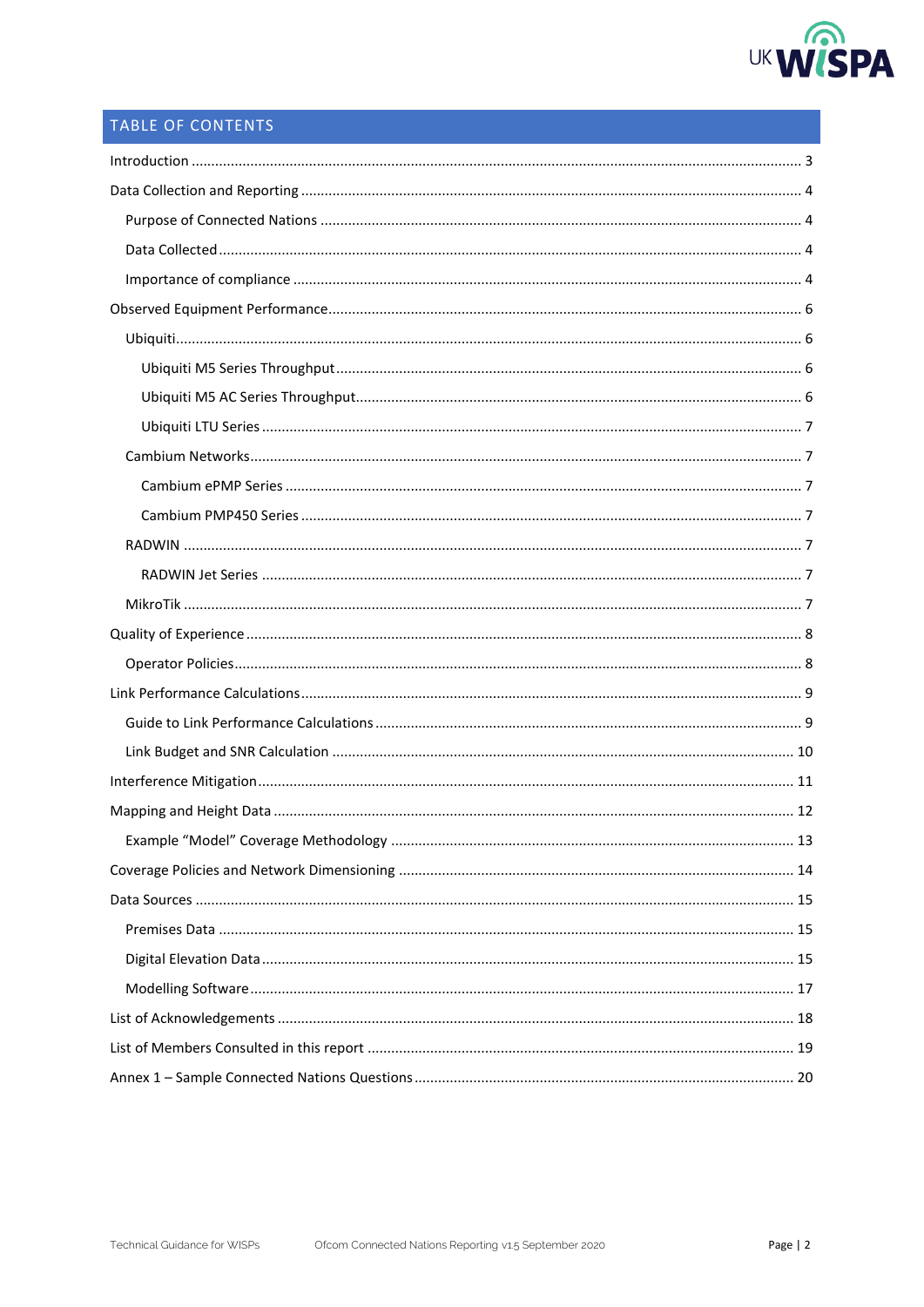

## <span id="page-2-0"></span>INTRODUCTION

Ofcom has a statutory duty to collect and publish data about fixed and mobile connectivity across the UK. This is reported annually and updated more frequently.

This document sets out technical guidance to help Fixed Wireless Operators (WISPs) when responding to Information Requests from Ofcom. This guidance has been prepared in consultation with members of the UK Wireless Internet Service Providers Association (UKWISPA) and Ofcom.

The objectives of this guidance are: -

- 1. Help WISPs to prepare data that can be relied upon by Ofcom and the users of their collected data
- 2. Provide specific guidance about the observed performance characteristics of commonly used FWA products
- 3. Help WISPs to consider Quality of Experience within their coverage reports
- 4. Help WISPs to calculate fixed wireless link performance in a point to multipoint network
- 5. Provide guidance on the impact of obstructions and the importance of the type of height data used when modelling coverage

As new equipment becomes available and new frequency bands become popular, this guidance may be updated and therefore the information included should only be used as a guide.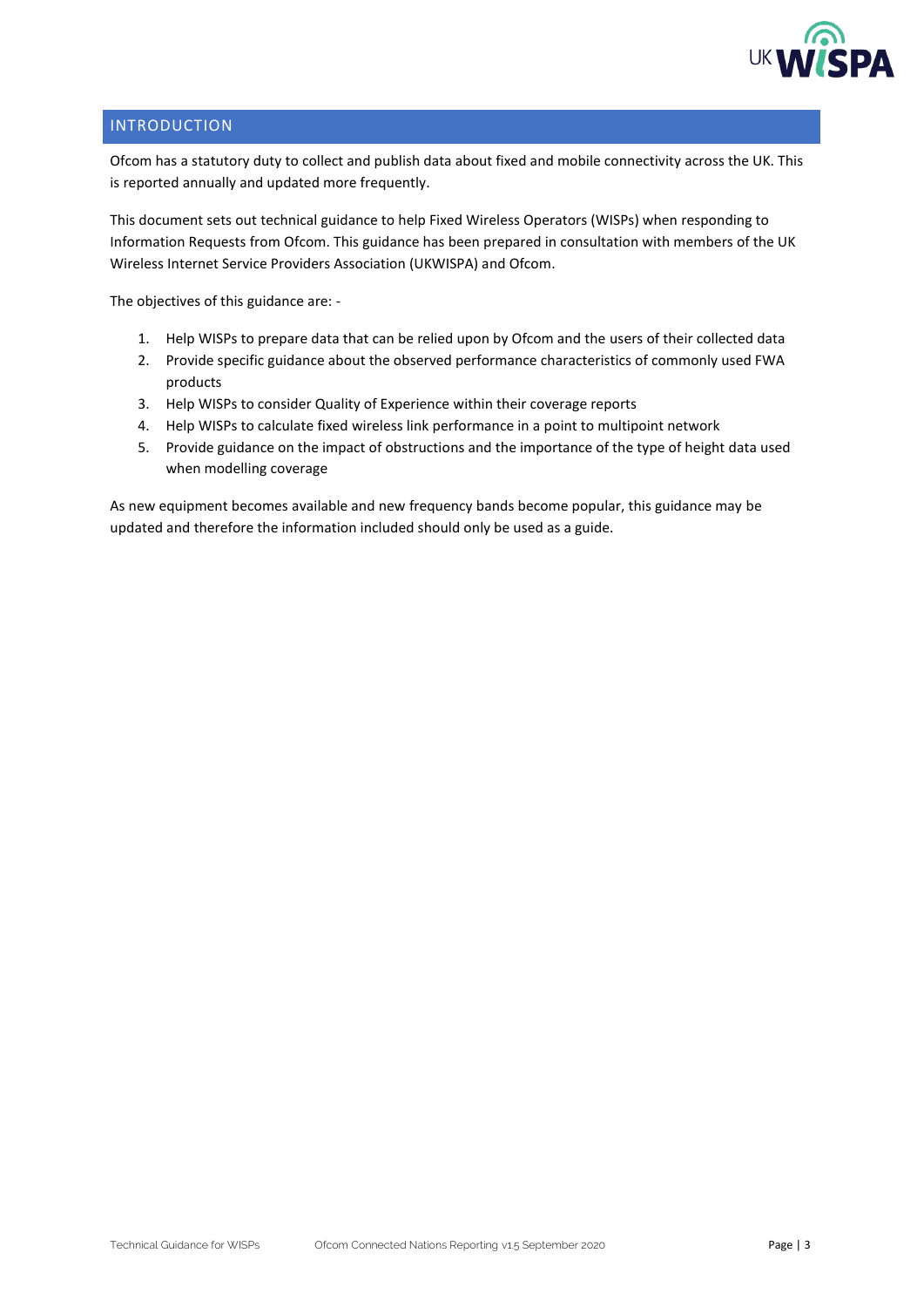

## <span id="page-3-0"></span>DATA COLLECTION AND REPORTING

#### <span id="page-3-1"></span>PURPOSE OF CONNECTED NATIONS

Ofcom tracks coverage progress across fixed and mobile services, by Nation and by access technology. This information is published in reporting and interactive formats and is used by a range of consumers and industry stakeholders.

Until recently, Ofcom did not include data from many WISPs as the industry was maturing and growing. Since 2018, Ofcom has actively sought to engage with the Fixed Wireless Market to collect more data to understand the range of communications networks that are available to consumers across the UK. Accordingly, various consultations regarding spectrum and policy have been conducted to help the Fixed Wireless Market to develop. These consultations have resulted in several policy and spectrum license changes that have been beneficial to the industry such as: -

- Removal of 20 MHz 'notch' in the 5.8 GHz Band C, making more contiguous spectrum available
- Changes to the V-Band (60 GHz band) license restrictions to permit use of Point to Multi Point equipment.
- Introduction of Local Access Licenses which provide low cost licensed access to bands that are allocated to Mobile Network Operators where they are not in use by the MNO. These bands include 800 MHz, 900 MHz, 1400 MHz, 1800 MHz, 2100 MHz, 2300 MHz, 2600 MHz and 3.4 GHz bands.
- Introduction of Shared Access Licenses which provide low cost access to new bands in rural locations in the 1800 MHz, 2300 MHz, 3.8-4.2 GHz and lower 26 GHz (indoor) band.

It is Ofcom's expectation that the general increase in demand for high speed connectivity across the Nations, along with the maturing UK Fixed Wireless Industry that the Fixed Wireless Access market will continue to grow and should therefore be reported more comprehensively.

#### <span id="page-3-2"></span>DATA COLLECTED

At the simplest level, Ofcom would like to know at a premises level, which services are available from what operators, regardless of the access technology. In the case of broadband access, this would include the access speeds that can be delivered to each individual property from each operator.

In a perfect world, Ofcom would have access to real-time data for every individual premises across the Nations. However, this is a moving target as both the number of premises is changing (new developments and redevelopments) and operators continue to build or grow their networks. In relation to Fixed Wireless, the changing landscape can also affect coverage (e.g. changes to the built and natural world landscape).

It is also accepted that all access equipment has finite constraints and capacity and Ofcom does consider such constraints when it receives coverage data from each type of operator. It is therefore important that Fixed Wireless Access coverage reports recognize such constraints and that each operator can provide evidence about how they deal with growth and capacity constraints. As an example, locating an omni-directional access point at a high site in the middle of a city would not provide credible coverage for the entire city, as the amount of capacity on a single access point would not allow the connection of thousands of premises. However, if the operator has a policy of introducing more capacity to meet local demand, this could be acceptable in certain circumstances.

#### <span id="page-3-3"></span>IMPORTANCE OF COMPLIANCE

Ofcom requests data to be submitted by fixed and mobile operators by way of a Statutory Notice under section 135 of the Communications Act 2003 in order to comply with its own obligations as a statutory body. A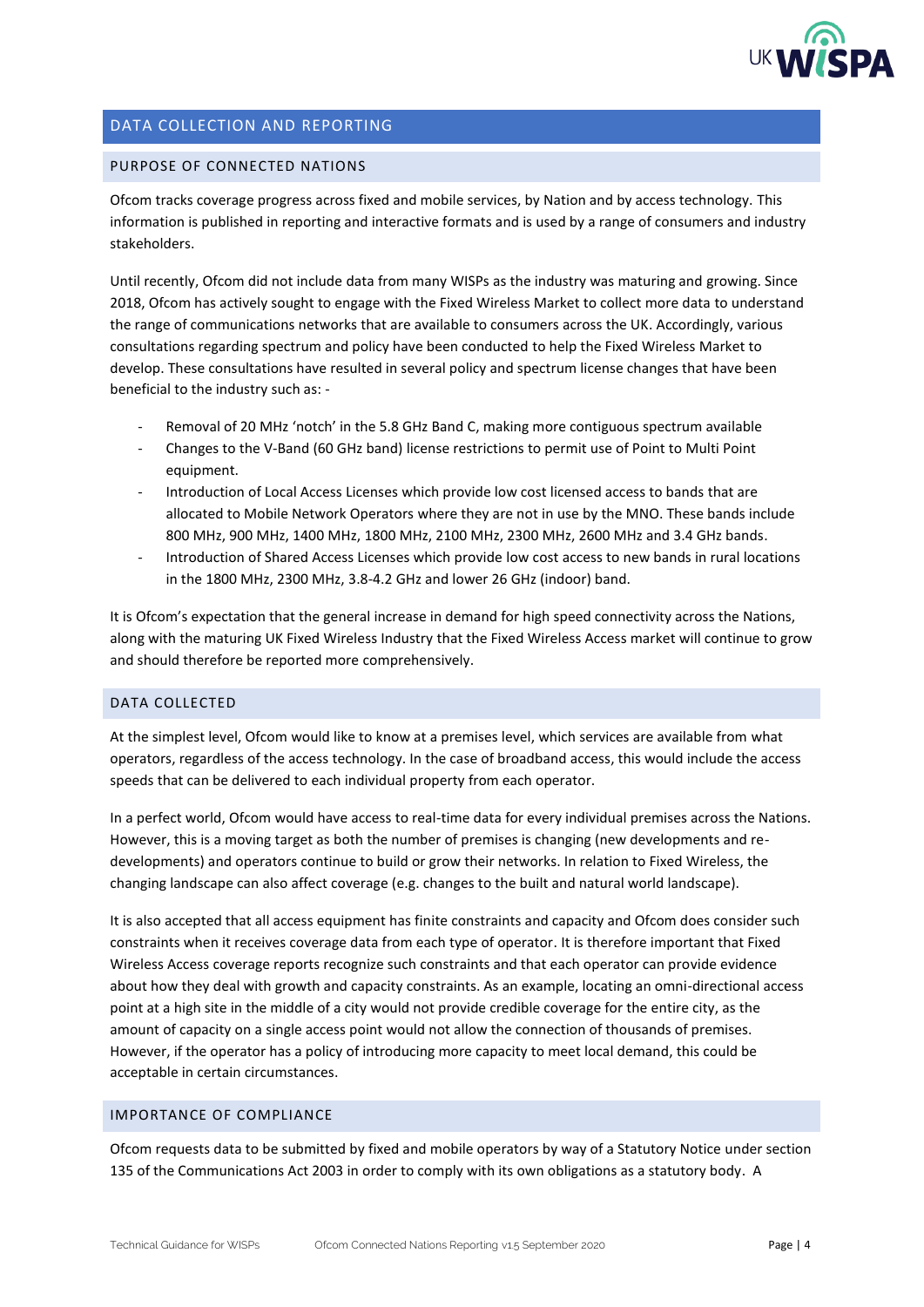

Statutory Notice is one that carries the full legal weight of enforcement and can result in sanctions being placed on operators who do not comply. . These Statutory Notices are enforceable by a Court and non-compliance includes a fines of up to £2 million and the suspension of operator licences. Ofcom does engage with operators in order to help ensure that information requests are reasonable and proportionate and does engage with industry to help ensure that requests are manageable.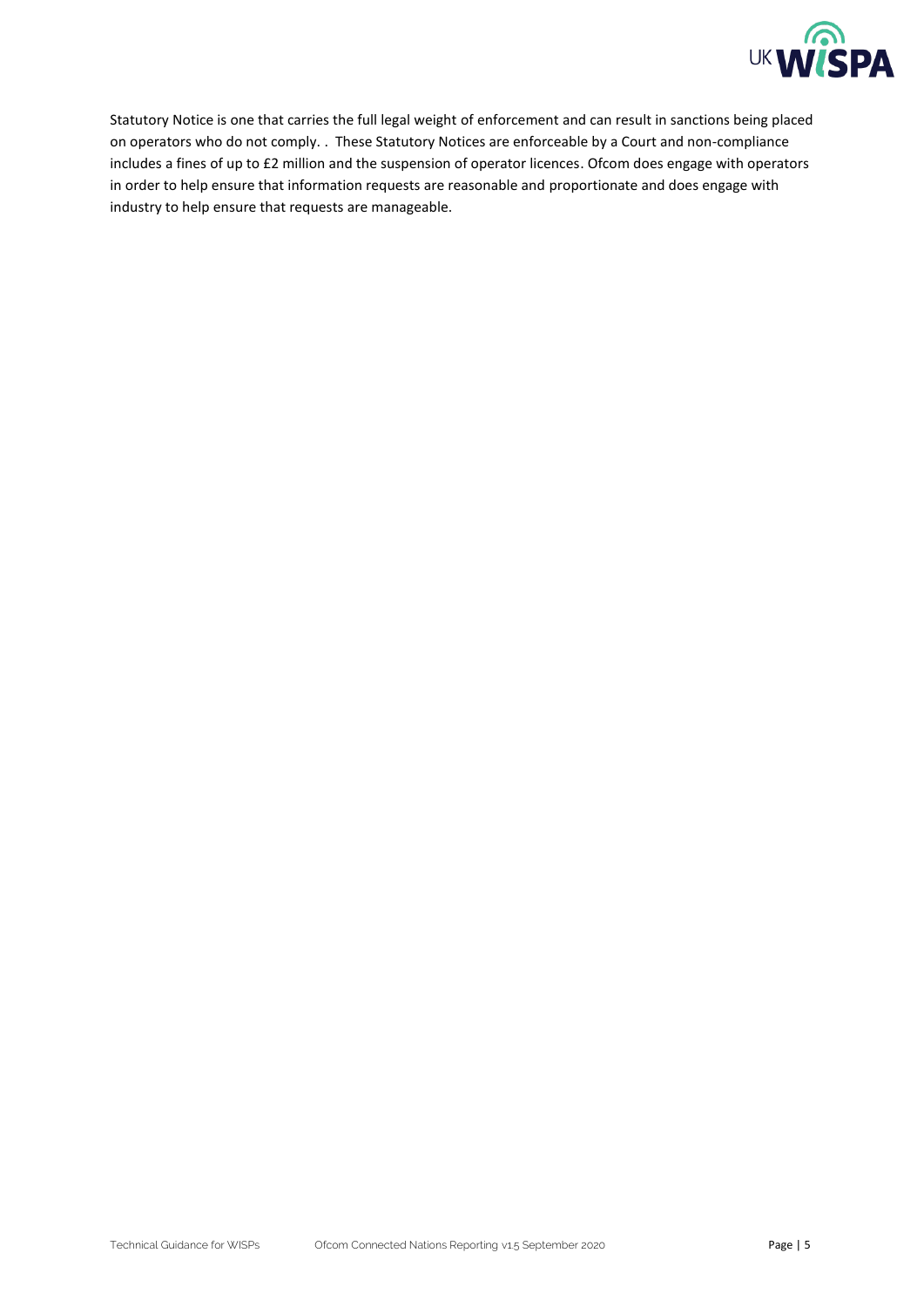

### <span id="page-5-0"></span>OBSERVED EQUIPMENT PERFORMANCE

In order to help WISPs prepare meaningful coverage data, the following tables have been prepared to act as good practice guidelines.

Whilst manufacturers have been consulted on the performance characteristics of their equipment, the performance and contention details in these tables may in some cases be lower than the manufacturer claims.

In preparing this information, we have assumed that an individual base station will have a minimum of 10 subscribers connected. These observations are for guidance purposes only and are not a specification of maximum or minimum performance unless stated. The absolute performance of equipment will be determined by a number of factors that have not been considered, including quality of subscriber installation, local noise floor and wireless conditions, quality of cabling, stability of mounts, link distance and the line of sight.

#### <span id="page-5-2"></span><span id="page-5-1"></span>UBIQUITI

|                              |                                                                                 | <b>UBIQUITI M5 SERIES THROUGHPUT</b>                                             |                                                                                         |                                                                                         |                                                                                                               |                                                                                                               |                                                                                                        |
|------------------------------|---------------------------------------------------------------------------------|----------------------------------------------------------------------------------|-----------------------------------------------------------------------------------------|-----------------------------------------------------------------------------------------|---------------------------------------------------------------------------------------------------------------|---------------------------------------------------------------------------------------------------------------|--------------------------------------------------------------------------------------------------------|
| Product<br>(Base<br>Station) | Max<br><b>Subscribers</b><br>(warning<br>threshold for<br>>10 Mbps<br>services) | Max Total<br>Download<br><b>Throughput</b><br>(warning<br>threshold) at<br>20MHz | <b>Max Total</b><br>Download<br><b>Throughput</b><br>(warning<br>threshold) at<br>30MHz | <b>Max Total</b><br>Download<br><b>Throughput</b><br>(warning<br>threshold) at<br>40MHz | Max<br>Individual<br><b>Subscriber</b><br>Download<br><b>Throughput</b><br>(warning<br>threshold) at<br>20MHz | Max<br>Individual<br><b>Subscriber</b><br>Download<br><b>Throughput</b><br>(warning<br>threshold) at<br>30MHz | Max<br>Individual<br><b>Subscriber</b><br>Download<br>Throughput<br>(warning<br>threshold) at<br>40MHz |
| Rocket<br>AirMax<br>$M5*$    | 22                                                                              | 70 Mbps                                                                          | 80 Mbps                                                                                 | 85 Mbps                                                                                 | 50 Mbps                                                                                                       | 60 Mbps                                                                                                       | 65 Mbps                                                                                                |

\*includes Rocket M5, PowerBridge M5, Rocket M5 Titanium, Rocket M5 GPS. Where GPS sync is active, throughput figures should be reduced by approximately 30%.

#### <span id="page-5-3"></span>UBIQUITI M5 AC SERIES THROUGHPUT

| Product<br>(Base<br>Station)      | Max<br><b>Subscribers</b><br>(warning<br>threshold for<br>>10 Mbps<br>services) | <b>Max Total</b><br>Download<br>Throughput<br>(warning<br>threshold) at<br>20MHz | <b>Max Total</b><br>Download<br>Throughput<br>(warning<br>threshold) at<br>30MHz | <b>Max Total</b><br>Download<br><b>Throughput</b><br>(warning<br>threshold) at<br>40MHz | Max<br>Individual<br>Subscriber<br>Download<br>Throughput<br>(warning<br>threshold) at<br>20MHz | Max<br>Individual<br>Subscriber<br>Download<br>Throughput<br>(warning<br>threshold) at<br>30MHz | Max<br>Individual<br>Subscriber<br>Download<br>Throughput<br>(warning<br>threshold) at<br>40MHz |
|-----------------------------------|---------------------------------------------------------------------------------|----------------------------------------------------------------------------------|----------------------------------------------------------------------------------|-----------------------------------------------------------------------------------------|-------------------------------------------------------------------------------------------------|-------------------------------------------------------------------------------------------------|-------------------------------------------------------------------------------------------------|
| <b>Rocket AC</b>                  | 28                                                                              | 130 Mbps                                                                         | N/A                                                                              | 200 Mbps                                                                                | 120 Mbps                                                                                        | N/A                                                                                             | 200 Mbps                                                                                        |
| AirMax<br>LiteAP<br><b>AC/GPS</b> | 28                                                                              | 130 Mbps                                                                         | N/A                                                                              | 200 Mbps                                                                                | 120 Mbps                                                                                        | N/A                                                                                             | 200 Mbps                                                                                        |
| Rocket<br>Prism AC                | 32                                                                              | 130 Mbps                                                                         | N/A                                                                              | 200 Mbps                                                                                | 120 Mbps                                                                                        | N/A                                                                                             | 200 Mbps                                                                                        |
| Rocket<br>Prism AC<br>Gen2        | 32                                                                              | 155 Mbps                                                                         | N/A                                                                              | 240 Mbps                                                                                | 155 Mbps                                                                                        | N/A                                                                                             | 240 Mbps                                                                                        |
| <b>PrismStation</b><br>АC         | 28                                                                              | 130 Mbps                                                                         | N/A                                                                              | 200 Mbps                                                                                | 120 Mbps                                                                                        | N/A                                                                                             | 200 Mbps                                                                                        |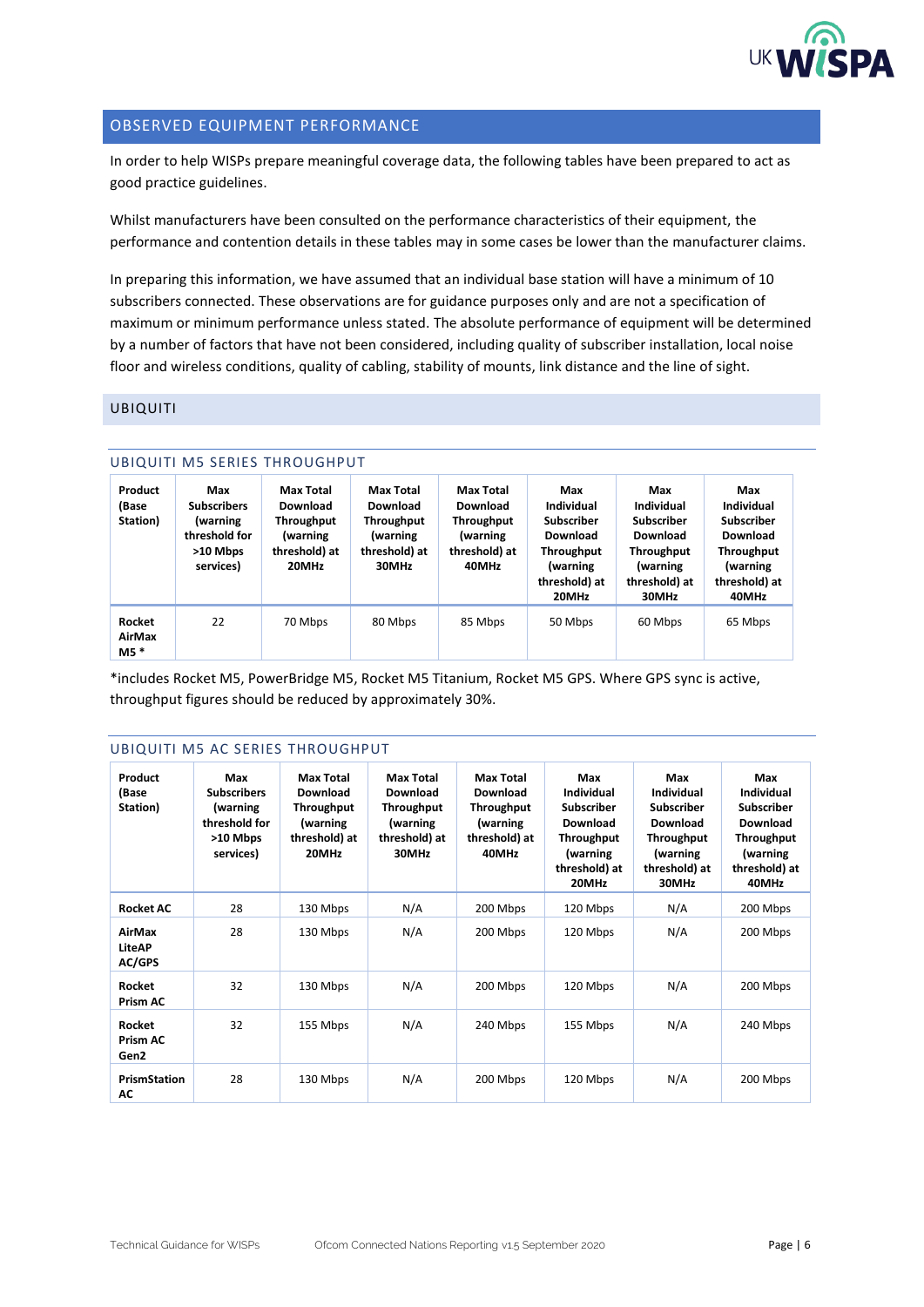

### <span id="page-6-0"></span>UBIQUITI LTU SERIES

No data available at the time of publication.

## <span id="page-6-2"></span><span id="page-6-1"></span>CAMBIUM NETWORKS

#### CAMBIUM EPMP SERIES

| Product<br>(Base<br>Station) | Max<br><b>Subscribers</b><br><i>(warning</i><br>threshold for<br>>10 Mbps<br>services) | <b>Max Total</b><br>Download<br><b>Throughput</b><br>(warning<br>threshold) at<br>20MHz | <b>Max Total</b><br>Download<br>Throughput<br>(warning<br>threshold) at<br>30MHz | Max Total<br>Download<br><b>Throughput</b><br>(warning<br>threshold) at<br>40MHz | Max<br>Individual<br>Subscriber<br>Download<br><b>Throughput</b><br><i>(warning</i><br>threshold) at<br>20MHz | Max<br>Individual<br><b>Subscriber</b><br>Download<br>Throughput<br>(warning<br>threshold) at<br>30MHz | Max<br>Individual<br><b>Subscriber</b><br>Download<br><b>Throughput</b><br><i>(warning</i><br>threshold) at<br>40MHz |
|------------------------------|----------------------------------------------------------------------------------------|-----------------------------------------------------------------------------------------|----------------------------------------------------------------------------------|----------------------------------------------------------------------------------|---------------------------------------------------------------------------------------------------------------|--------------------------------------------------------------------------------------------------------|----------------------------------------------------------------------------------------------------------------------|
| ePMP 2000                    | 112                                                                                    | 75 Mbps                                                                                 | N/A                                                                              | 150 Mbps                                                                         | 75 Mbps                                                                                                       | N/A                                                                                                    | 150 Mbps                                                                                                             |
| ePMP 3000L                   | 64                                                                                     | 225 Mbps                                                                                | N/A                                                                              | 450 Mbps                                                                         | 225 Mbps                                                                                                      | N/A                                                                                                    | 450 Mbps                                                                                                             |
| ePMP 3000                    | 112                                                                                    | 450 Mbps                                                                                | N/A                                                                              | 750 Mbps                                                                         | 450 Mbps                                                                                                      | N/A                                                                                                    | 450 Mbps                                                                                                             |

#### <span id="page-6-3"></span>CAMBIUM PMP450 SERIES

| Product<br>(Base<br>Station) | Max<br><b>Subscribers</b><br>(warning<br>threshold for<br>>10 Mbps<br>services) | <b>Max Total</b><br>Download<br>Throughput<br>(warning<br>threshold) at<br>20MHz | <b>Max Total</b><br>Download<br><b>Throughput</b><br>(warning<br>threshold) at<br>30MHz | <b>Max Total</b><br>Download<br><b>Throughput</b><br>(warning<br>threshold) at<br>40MHz | Max<br>Individual<br><b>Subscriber</b><br>Download<br><b>Throughput</b><br><i>(warning</i><br>threshold) at<br>20MHz | Max<br>Individual<br><b>Subscriber</b><br>Download<br><b>Throughput</b><br>(warning<br>threshold) at<br>30MHz | Max<br>Individual<br><b>Subscriber</b><br>Download<br><b>Throughput</b><br>(warning<br>threshold) at<br>40MHz |
|------------------------------|---------------------------------------------------------------------------------|----------------------------------------------------------------------------------|-----------------------------------------------------------------------------------------|-----------------------------------------------------------------------------------------|----------------------------------------------------------------------------------------------------------------------|---------------------------------------------------------------------------------------------------------------|---------------------------------------------------------------------------------------------------------------|
| <b>PMP450i</b>               | 238                                                                             | 127 Mbps                                                                         | 195 Mbps                                                                                | 263 Mbps                                                                                | 127 Mbps                                                                                                             | 195 Mbps                                                                                                      | 239 Mbps                                                                                                      |
| <b>PMP450M</b>               | 238                                                                             | 640 Mbps                                                                         | 997 Mbps                                                                                | 1,204 Mbps                                                                              | 127 Mbps                                                                                                             | 195 Mbps                                                                                                      | 239 Mbps                                                                                                      |

## <span id="page-6-4"></span>RADWIN

#### <span id="page-6-5"></span>RADWIN JET SERIES

| Product<br>(Base<br>Station) | Max<br><b>Subscribers</b><br>(warning<br>threshold for<br>$>10$ Mbps<br>services) | <b>Max Total</b><br>Download<br><b>Throughput</b><br>(warning<br>threshold) at<br>20MHz | <b>Max Total</b><br>Download<br>Throughput<br>(warning<br>threshold) at<br>30MHz | Max Total<br>Download<br><b>Throughput</b><br>(warning<br>threshold) at<br>40MHz | Max<br>Individual<br>Subscriber<br>Download<br><b>Throughput</b><br>(warning<br>threshold) at<br>20MHz | Max<br>Individual<br>Subscriber<br>Download<br>Throughput<br>(warning<br>threshold) at<br>30MHz | Max<br>Individual<br>Subscriber<br>Download<br><b>Throughput</b><br>(warning<br>threshold) at<br>40MHz |
|------------------------------|-----------------------------------------------------------------------------------|-----------------------------------------------------------------------------------------|----------------------------------------------------------------------------------|----------------------------------------------------------------------------------|--------------------------------------------------------------------------------------------------------|-------------------------------------------------------------------------------------------------|--------------------------------------------------------------------------------------------------------|
| Jet Air                      | 48                                                                                | 130                                                                                     | N/A                                                                              | 250                                                                              | 110                                                                                                    | N/A                                                                                             | 220                                                                                                    |
| Jet Pro                      | 48                                                                                | 130                                                                                     | N/A                                                                              | 250                                                                              | 110                                                                                                    | N/A                                                                                             | 220                                                                                                    |

## <span id="page-6-6"></span>MIKROTIK

No data available at the time of publication.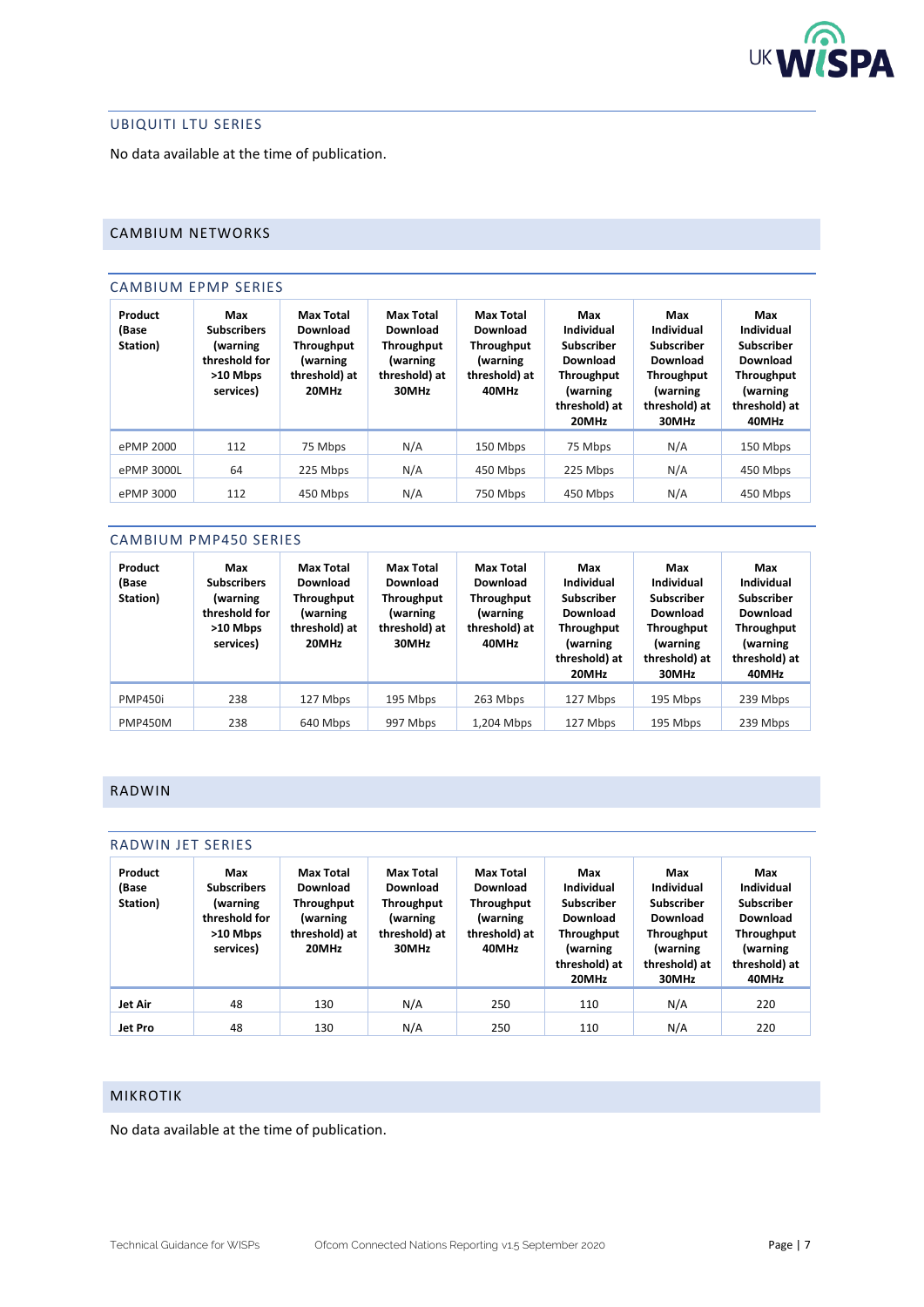

## <span id="page-7-0"></span>QUALITY OF EXPERIENCE

When publishing coverage information about premises, Ofcom needs to be comfortable that the end users' broadband experience is adequate for a range of common services and applications for a reasonable price.

At present, Ofcom regards a reasonable price for broadband connections to be £46.10 per month (Ofcom, 2020) without low data caps. This should be capable of delivering at least 10 Mbps download speed and 1 Mbps upload speed. However, it is recognised that lower speed services as low as 2 Mbps download can be provided and offered and these should also be reported as part of the Connected Nations data collection. This information is valuable for reporting to policymakers and infrastructure planning.

Quality of Experience (QoE) can also be influenced by a range of factors that include network dimensioning and policies regarding contention. A highly contended network may be capable of delivering high speeds at certain times, but apparent QoE could be negatively impacted during busy periods. In [Annex 1 of Ofcom's 2019](https://www.ofcom.org.uk/__data/assets/pdf_file/0020/147332/home-broadband-report-2018.pdf)  [Connected Nations Report,](https://www.ofcom.org.uk/__data/assets/pdf_file/0020/147332/home-broadband-report-2018.pdf) there is a good indication of the types of testing that Ofcom has used to help measure QoE.

It is recommended that operators dimension and test their network performance around their busy-hour, which may be between 8pm and 10pm to ensure decent broadband at key times for users. UKWISPA recommends that all operators use effective and comprehensive network monitoring systems to track the performance and loading of key network components.

#### <span id="page-7-1"></span>OPERATOR POLICIES

It is recommended that operators define (and demonstrate if required), clear policies regarding the following elements of their networks: -

- 1. Backhaul capacity, load and contention
- 2. Access Point capacity and load, including maximum subscriber numbers
- 3. Minimum expected busy hour bandwidth
- 4. Policy relating to customer enquiries that would breach the above related thresholds
- 5. Network monitoring systems and upgrade threshold policies
- 6. Mitigation of interference

These policies, where implemented, should be in line with general good practice and should be appropriate to the access technology and specific products in use.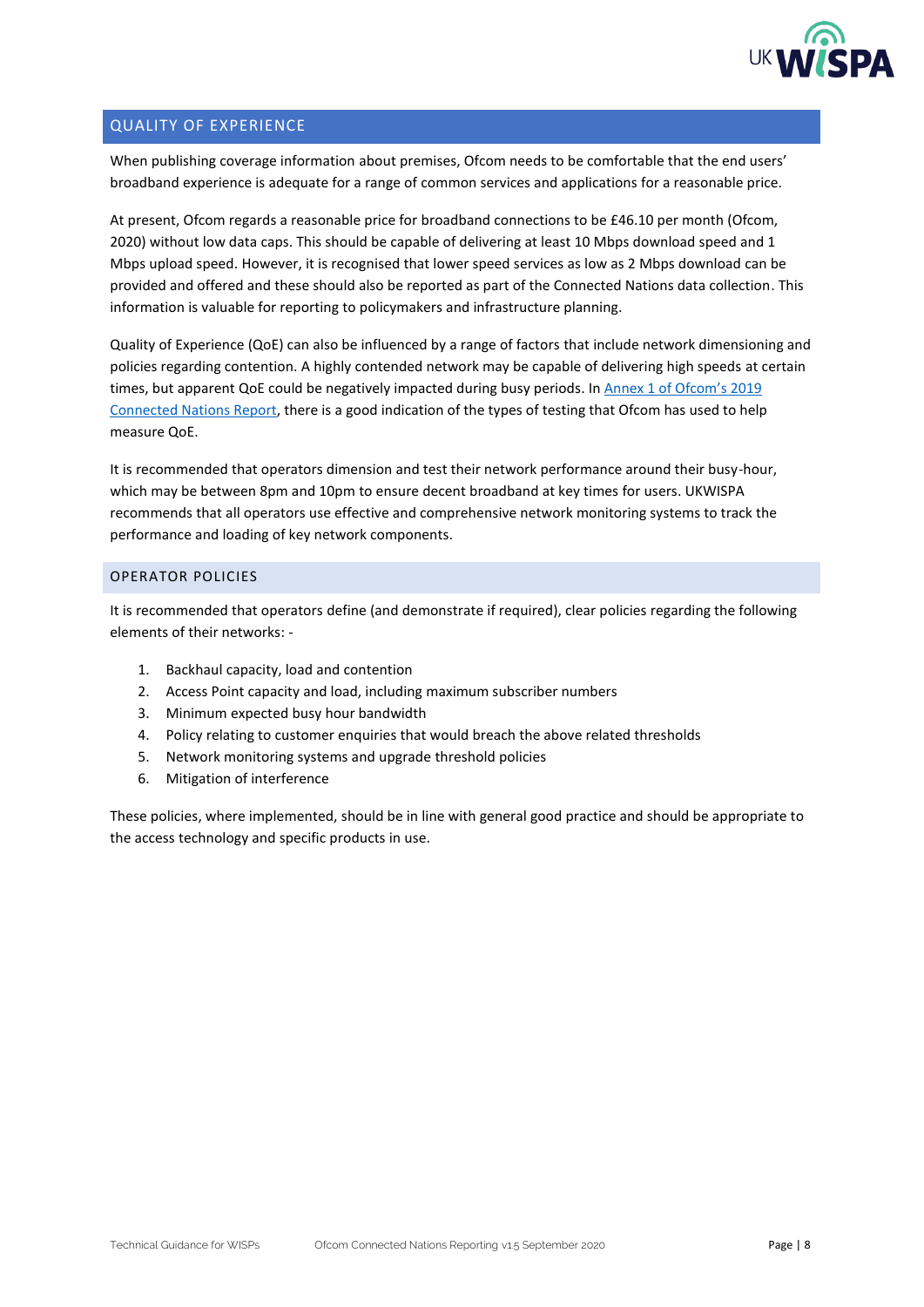

#### <span id="page-8-0"></span>LINK PERFORMANCE CALCULATIONS

Access speeds on Fixed Wireless point-to-multipoint networks are governed by several key factors including: -

- Radio System characteristics (modulation rates and efficiency etc)
- Channel size
- Signal quality
- RF noise and interference
- System load and scheduler efficiency (sharing capacity across multiple subscribers)
- TDD Framing ratio (download vs upload speeds)

In general, estimating the Signal to Noise Ratio (SNR) for a link can be a good guide to the modulation rates that will be achieved by a given Radio System in one direction. The MAC Efficiency of the Radio System will determine the maximum speeds that can be delivered assuming all other system variables are within tolerance.

For example, if a radio system can achieve a Receive Signal Strength Indicator (RSSI) of -64 dBm at the subscriber end and there is a noise floor of -90 dBm, the SNR would be 26 dBm. Supposing the Radio System characteristics enabled this to operate at MCS9, the PHY rate might be 173 Mbps based on the manufacturers specifications for the channel size for that system. Given a MAC Efficiency of say, 80%, the potential maximum IP throughput would be 138 Mbps. In this example, we can ignore power and frequency, as we have already derived the RSSI.

Manufacturers of most popular equipment used by WISPs in the UK publish data about modulation rates and signal strength and/or SNR in tabular or spreadsheet form. These data can be used to predict optimum speeds that can be delivered. However, the real-world speeds may be impacted by the number of subscribers that any radio system has registered to an access point. The Observed Equipment Performance section of this report can be used as a general guide to throughput and performance.

#### <span id="page-8-1"></span>GUIDE TO LINK PERFORMANCE CALCULATIONS

Wireless signals lose energy over distance at a predictable rate where there are no obstructions over the signal path. The energy lost is generally known as Free Space Path Loss (FSPL).

The free space path loss is the loss in signal strength of a signal as it travels through free space. This value is usually calculated by discounting any obstacles or reflections that might occur in its path. IEEE defines it as "The loss between two isotropic radiators in free space, expressed as a power ratio."

This can be calculated thus: -

$$
FSPL = 20 \log_{10}(d) + 20 \log_{10}(f) + 20 \log_{10}\left(\frac{4\pi}{c}\right) - G_{Tx} - G_{Rx}
$$

Where -

d = Distance between the antennas.

f = Frequency

G (Tx) = The Gain of the Transmitting Antenna.

- G (Rx) = The Gain of the Receiving Antenna.
- c = Speed of light in vacuum (Meters per Second)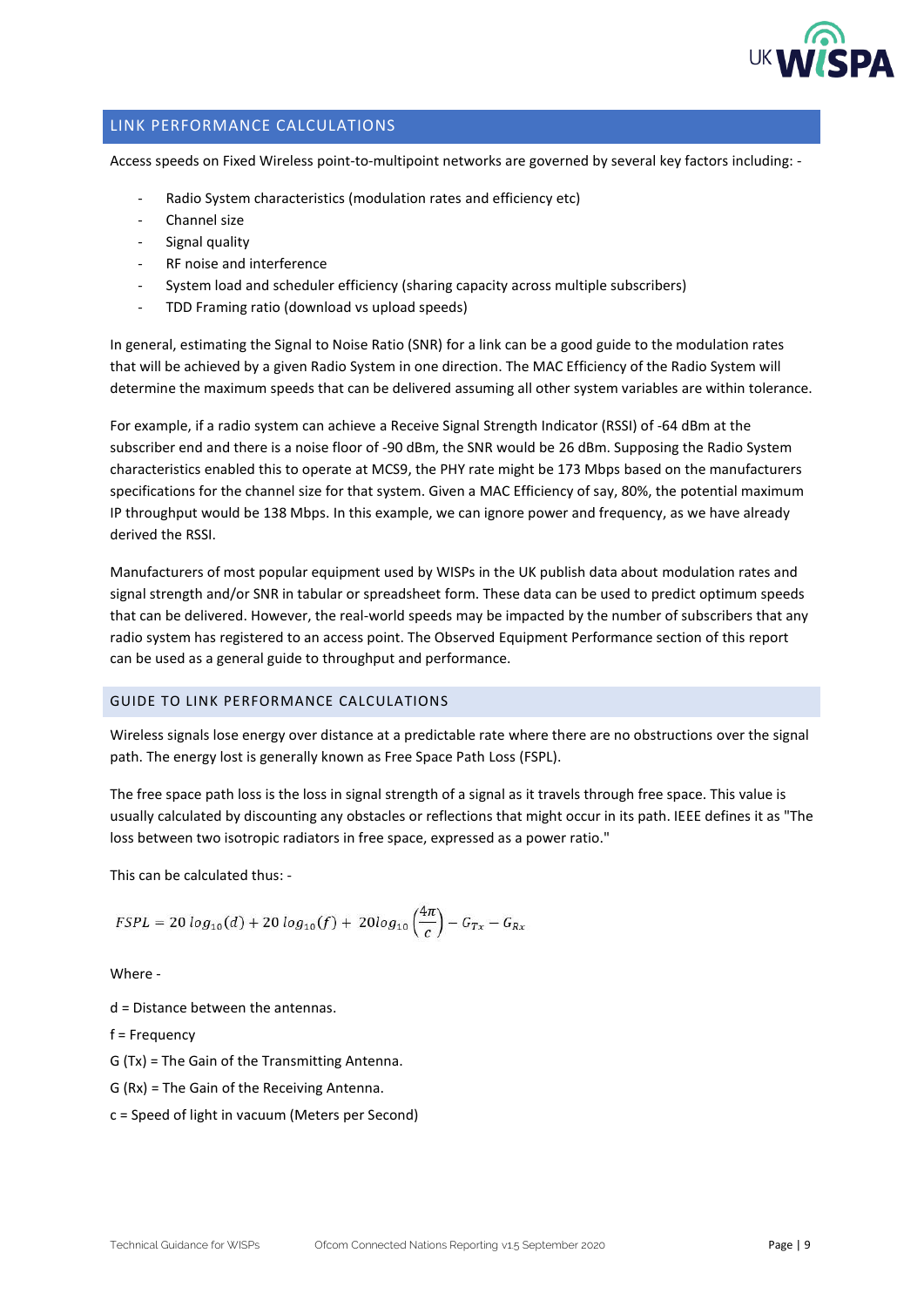

It should be noted, that the above FSPL calculation does not consider atmospheric absorption or variations in altitude. This includes water and oxygen absorption, which can be very significant on certain frequencies (more details availabl[e HERE\)](https://www.itu.int/dms_pubrec/itu-r/rec/p/R-REC-P.676-9-201202-S!!PDF-E.pdf). Generally, such factors have a relatively low impact on signals below 6 GHz, which are most common for FWA services at present. However, these can be very dramatic on higher millimetre Wave (mmW) bands and allowances should be factored into Connected Nations reporting if used (eg. 60GHz V-Band).

#### <span id="page-9-0"></span>LINK BUDGET AND SNR CALCULATION

The following example shows how to calculate a specific link budget where the link distance is known. This is independent of radio system and the output could be used to match with the characteristics of the radio system to estimate SNR and modulation rates (and consequently speed).

In this example, the following assumptions have been used: -

- Nominal frequency 5.7GHz
- EIRP for transmission 36dBm
- Client-side receiver gain 23dBi
- Local Noise Floor -90dBm

Using these parameters, the radio system would have a headline RSL of -67.12 dBm at 7.5km distance. The receiver would have an SNR of 19.88 dB, which can be used to estimate modulation rate and speeds.

This can very easily be validated thus: -

Using this calculation and a distance of 7,500 metres, link budget at 5.7 GHz is: - Loss = 92.5 + 20 x log10 (7,500/1,000) + 20 x log10 (5,700/1,000) = -125.119 dB

Calculating signal with 36dBm power and 1 dB line loss is: - Receive Signal = 36 + 23 – 125.119 – 1  $= -67.1189$  dB

Calculating SNR with -67.12 dB RSL and -90dB Noise Floor is: -  $SNR = (-67.12) - (-90)$  $= 22.88$  dB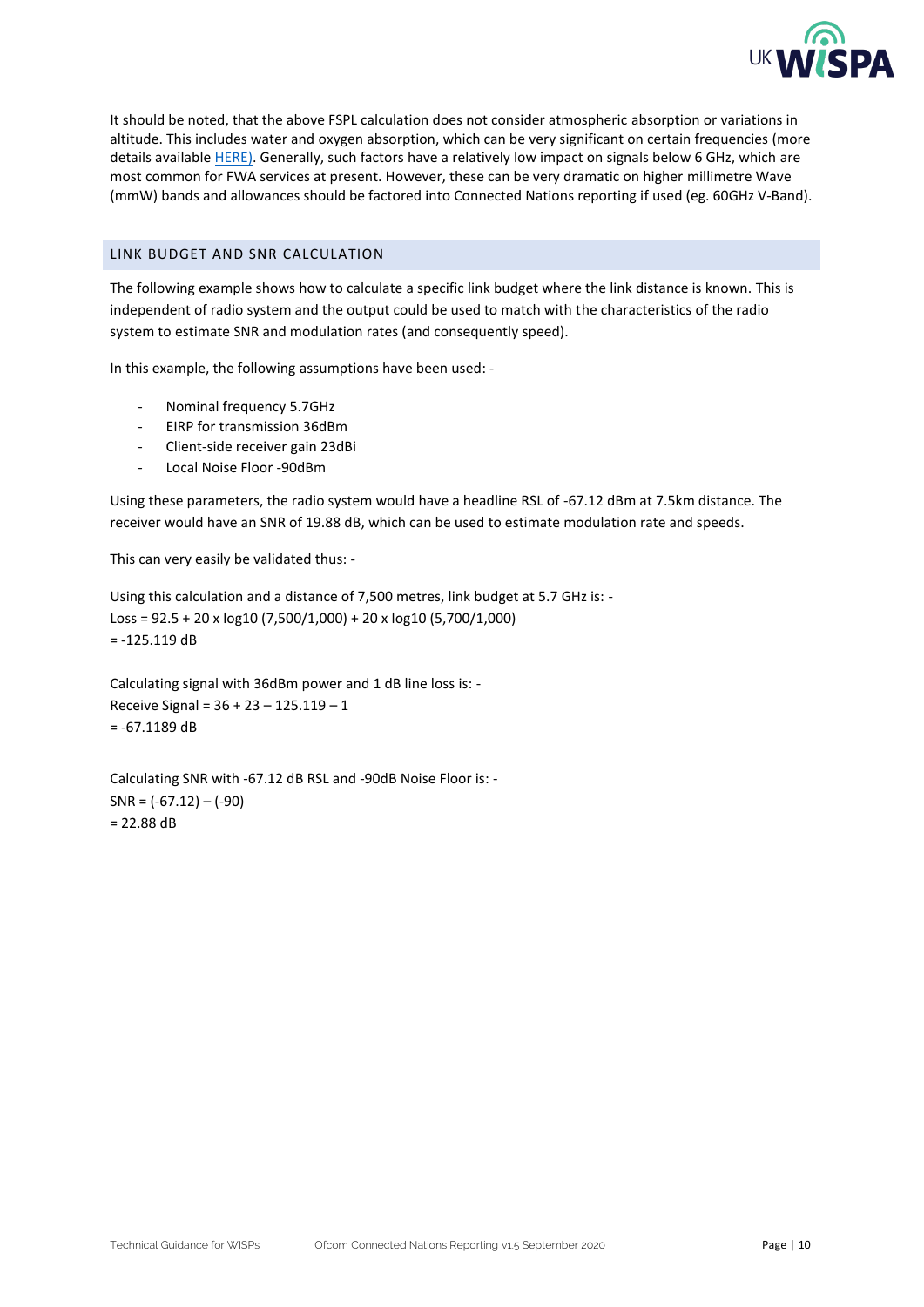

#### <span id="page-10-0"></span>INTERFERENCE MITIGATION

When operating on the 5.4 GHz and 5.8 GHz bands, UKWISPA recommends the following approaches to mitigating interference from the operator's own equipment as well as other radio sources.

- 1. Focused sector antennas with high Beam Efficiency (BE). BE expresses the forward gain of an antenna system relative to its lobes and incorporates front/back ratio. High BE means that the amount of forward gain is high relative to the gain in all other directions. High BE antennas such as the RF Elements Asymmetric Horns on many base stations can be located in very close proximity to one another and provide very focused coverage patterns. This ensures low noise, creating improved SNR and resulting modulation rates and allows for very high levels of spectrum re-use. Moreover, high BE antenna systems have extremely low sensitivity in all directions other than the forward beam. This means that signals from all other directions do not enter the radio system which makes them extremely resistant to interference. This is a significant factor in ensuring the risks from interference are low.
- 2. GPS Synchronisation in TDD radio systems ensure that all base stations in a locality transmit and receive at exactly the same time. This reduces the general noise floor, resulting in higher SNR and facilitating more spectrum re-use. This means that higher speeds and lower bit error rates occur, resulting in high data throughput and high spectral efficiency.
- 3. Beam Forming antennas and radio systems should be used in higher-density locations. The Cambium 450M radio system offers substantially higher spectral efficiency than most other radio systems such as 802.11 or LTE systems as it is a 14 x 14 Massive MIMO system. The 14 x 14 digital matrix array produces 7 discrete beams over a 90 degree forward spread on a single channel. As each of the beams are very narrow, they focus on small groups of subscribers, providing very high performance. This also results in active nulls which reduce the effect of interference dramatically, as the radio system cannot receive external radio signals from all other directions. The Radwin Jet Series radio system incorporates their proprietary Bi-Beam beam-steering capability within their base stations, which also offers significant benefits beyond traditional sector antennas. Bi-Beam provides narrow transmission and receive antenna profiles that are steered towards its associated subscribers.
- 4. Radio systems with Active Filters create sharp and persistent nulls from the edges of each channel in use. This has the dual benefits of masking noise from other radio sources that partially overlap with an active channel, but also reduces the size of guard bands that would otherwise be needed. The result is that more active channels can be used in an area with low risk of interference. Such filters do not exist in older 802.11 based systems such as Ubiquiti M5 or MikroTik SXT.
- 5. The high Spectral efficiency that results from the measures set out above has the further benefit of needing less overall spectrum to deliver high quality service and speeds. This means that fewer channels are used by each operator and therefore unused spectrum can often be found if high energy interference is detected within the main beam pattern of a sector antenna. This allows a rapid ability to change channels if needed to avoid external interference or radar hits, further reducing risk.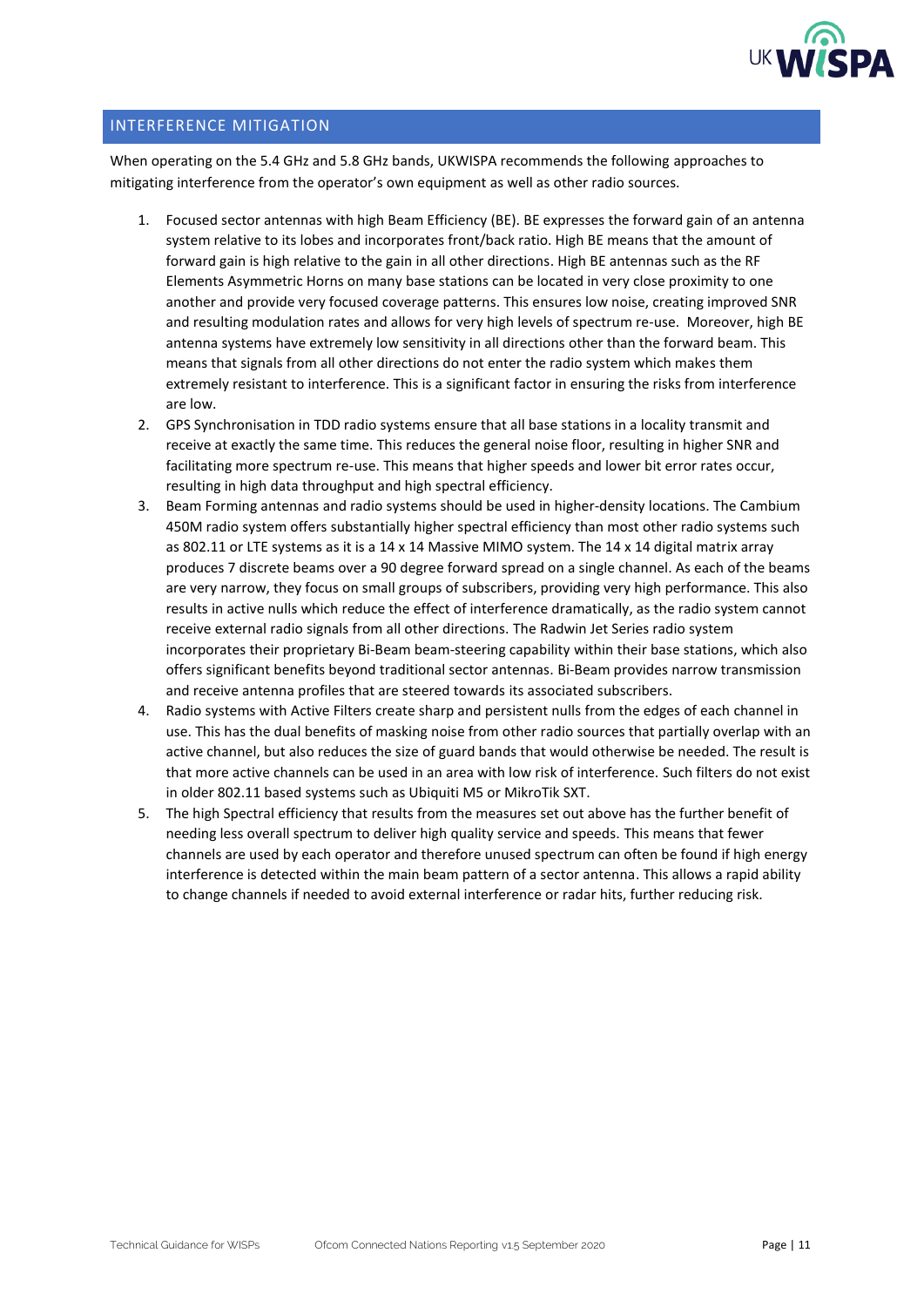

### <span id="page-11-0"></span>MAPPING AND HEIGHT DATA

Reliable link speed calculations require clear signal Line of Sight (LoS), as different obstructions can be made from different materials which will incur differing levels of attenuation. It follows that good QoE can only be delivered where there is a sufficiently high signal quality, so it is recommended that coverage claims consider the level of LoS on a link.

In order to determine the quality of LoS, mapping data will be required that accurately reflects the shape of the ground and obstructions between transmitter and receiver. Most WISPs currently deliver most of their connections to FWA customers using the 5 GHz bands B and C (5,470 – 5,725 and 5,725 – 5,850 MHz). These bands suffer significant attenuation from physical obstructions within the signal path.

LoS is defined by Fresnel Zones which are ellipse shaped areas between any two radio antennas. The distance between the two radio antennas and the frequency of operation are required to compute the radius of the Fresnel Zone.



Fresnel zone: D is the distance between the transmitter and the receiver; r is the radius of the first Fresnel zone (n=1) at point P. P is d1 away from the transmitter, and d2 away from the receiver.

It is recommended that Connected Nations reporting is based on LoS calculations that incorporate both terrain and surface data models to ensure that the coverage claims take into account ground and surface obstructions. For the best quality coverage, 100% of the first Fresnel should be clear along the signal path, but it is accepted that some radio systems, especially those operating below 5 GHz are able to deal with near Line of Sight (nLoS) and any assumptions in this regard should be stated in Connected Nations submissions.

If a Connected Nations submission does not incorporate the method of coverage calculation, then the submission will be hard to accept by Ofcom and may be disregarded.

Calculations should be performed from each base station to each premises in the operator's coverage area. It is important that the coverage calculations are specific to each individual premises and not to the postcode. Ofcom uses the Unique Property Reference Number (UPRN) to identify each premises. The UK's UPRN database is maintained by Ordnance Survey on behalf of the government.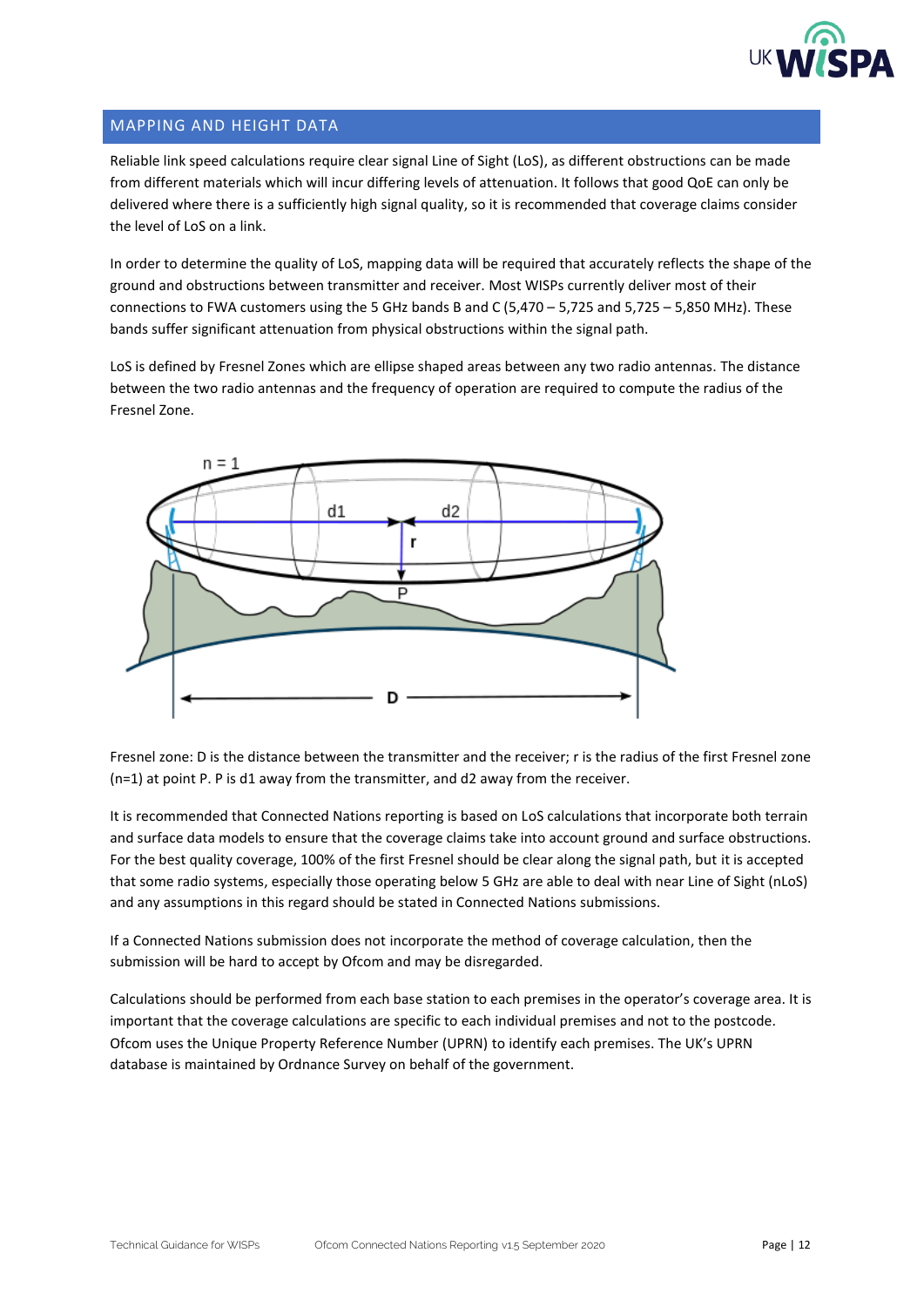

#### <span id="page-12-0"></span>EXAMPLE "MODEL" COVERAGE METHODOLOGY

An ideal approach to preparing a coverage report would incorporate the following: -

- 1. For each Base Station or Access Point define the precise location, mount height, sector beam direction and width (as relevant), nominal frequency, nominal power expressed as EIRP, channel width and the radio system (make/model).
- 2. Define the assumed subscriber unit gain.
- 3. Define the maximum assumed connection range or minimum target RSL for a subscriber unit to achieve the declared connection speeds.
- 4. Using reasonable quality terrain and surface data, together with a level of Fresnel clearance appropriate to the radio system and operating frequency assumed, calculate the FSPL and RSL (link budget) on the path from the base station to the premises. Ideal minimum specification height data for Fresnel clearance calculations would be 5m resolution DTM and 2m resolution DSM or polygon data on the 5 GHz bands. Significantly lower resolution data would be acceptable only for much lower frequency transmissions such as TV White Space (TVWS) at sub 1 GHz.

Using the above model, LoS calculations and RSL or SNR calculations can be performed to prepare a Coverage List. Where partial LoS or nLoS coverage is included, the attenuation model used for trees, buildings and ground obstructions should be included.

The Coverage List should include the details and assumptions used for each calculation as part of the list or as an associated note.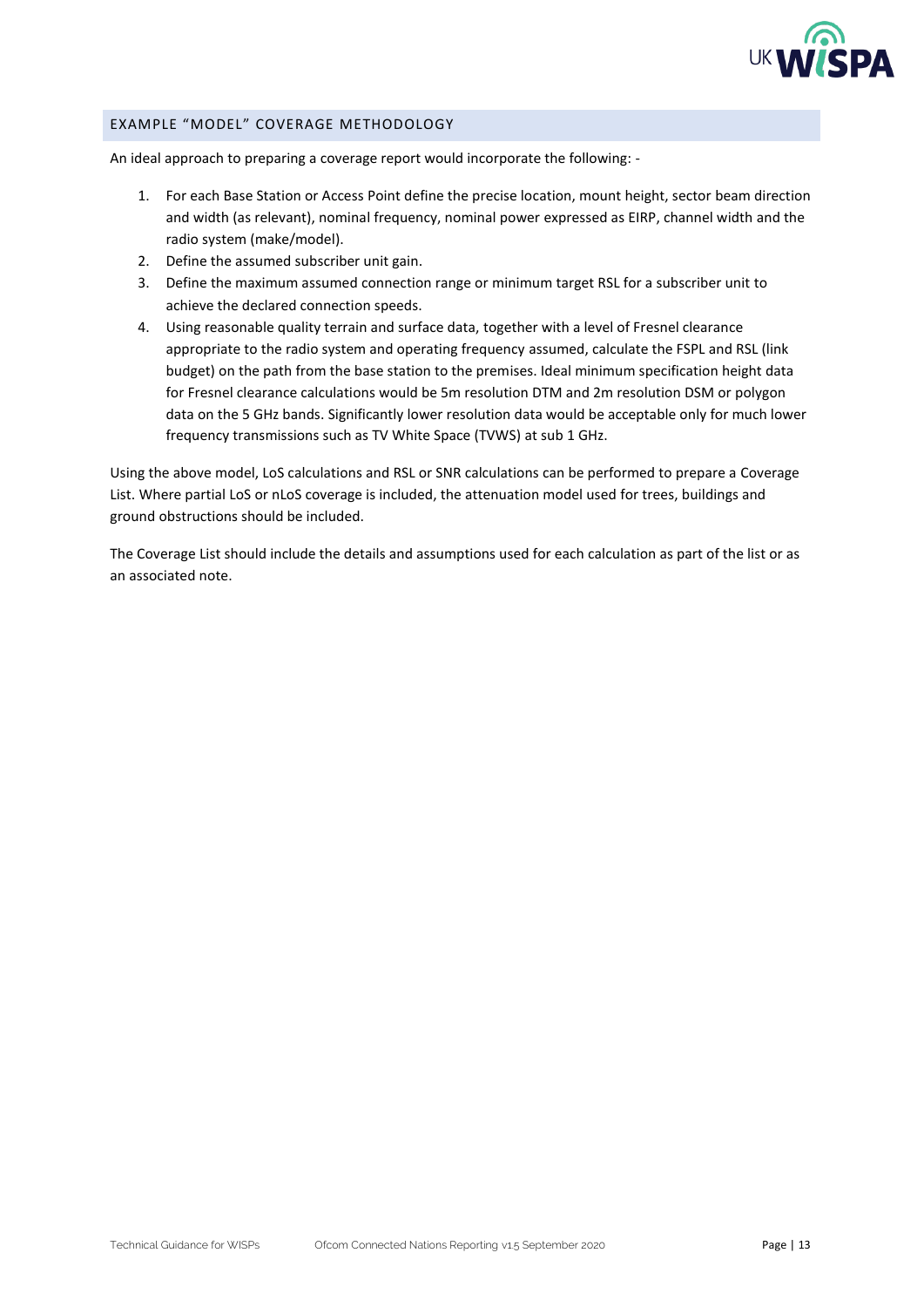

#### <span id="page-13-0"></span>COVERAGE POLICIES AND NETWORK DIMENSIONING

When a Coverage List has been prepared for a base station or a network, consideration should be given to the load of the system.

The system load should consider the following elements: -

- Number of potential properties associated with each base station with LoS and the specific limitations of the radio system being used. This is to ensure that consideration has been given to what the operator will do in the event of over-subscription of a particular base station. For example, if 1,000 premises are assumed to be covered by a single base station on the edge of a town, the operator will need to describe their policy when the maximum station count for that base station is reached or will need to trim the number of premises in scope.
- Number of potential properties associated with the location at which base stations are included. This is to ensure that consideration is given to the total load at a site. For example, if a site has potential coverage of 8,000 premises it is unrealistic to assume that tens of base stations could be installed at the site due to the lack of non-overlapping channels that can coexist. Therefore, the operator should declare their policy for dealing with enquiries from potential customers that would cause excessive load to a site.
- Average traffic assumptions per subscriber at busy hour periods (typically 8 pm to 10 pm, but may vary). This can be used to verify the total backhaul capacity is reasonable for a site. This should also consider any child sites that may be dependent on a site where chains or meshed sites are deployed. Bandwidth requirements for a number of users can be calculated using the following calculation: -

 $B = (N.A + 2.SD)H$ 

Where: -

B = Aggregated bandwidth limit with 95% confidence

N = Number of dependent users

A = Average (mean) bandwidth requirement per user

- SD = Standard Deviation of data requirement per user
- H = Busy hour multiplier

Note that empirical evidence suggests that Standard Deviation of data consumption per user is approximately 1.2 times the average bandwidth requirement. Equally, the average bandwidth requirement per user during busy hour is approximately double the overall average bandwidth requirement per user (i.e. busy hour multiplier = 2).

Coverage Policies should set out how the operator deals with the following circumstances: -

How new customer and upgrade enquiries are treated when either: -

- o an individual base station is fully loaded with clients
- o the maximum number of stations is reached for a base station
- o the maximum throughput capability of the base station is reached
- $\circ$  there is insufficient backhaul capacity available at the site or depended sites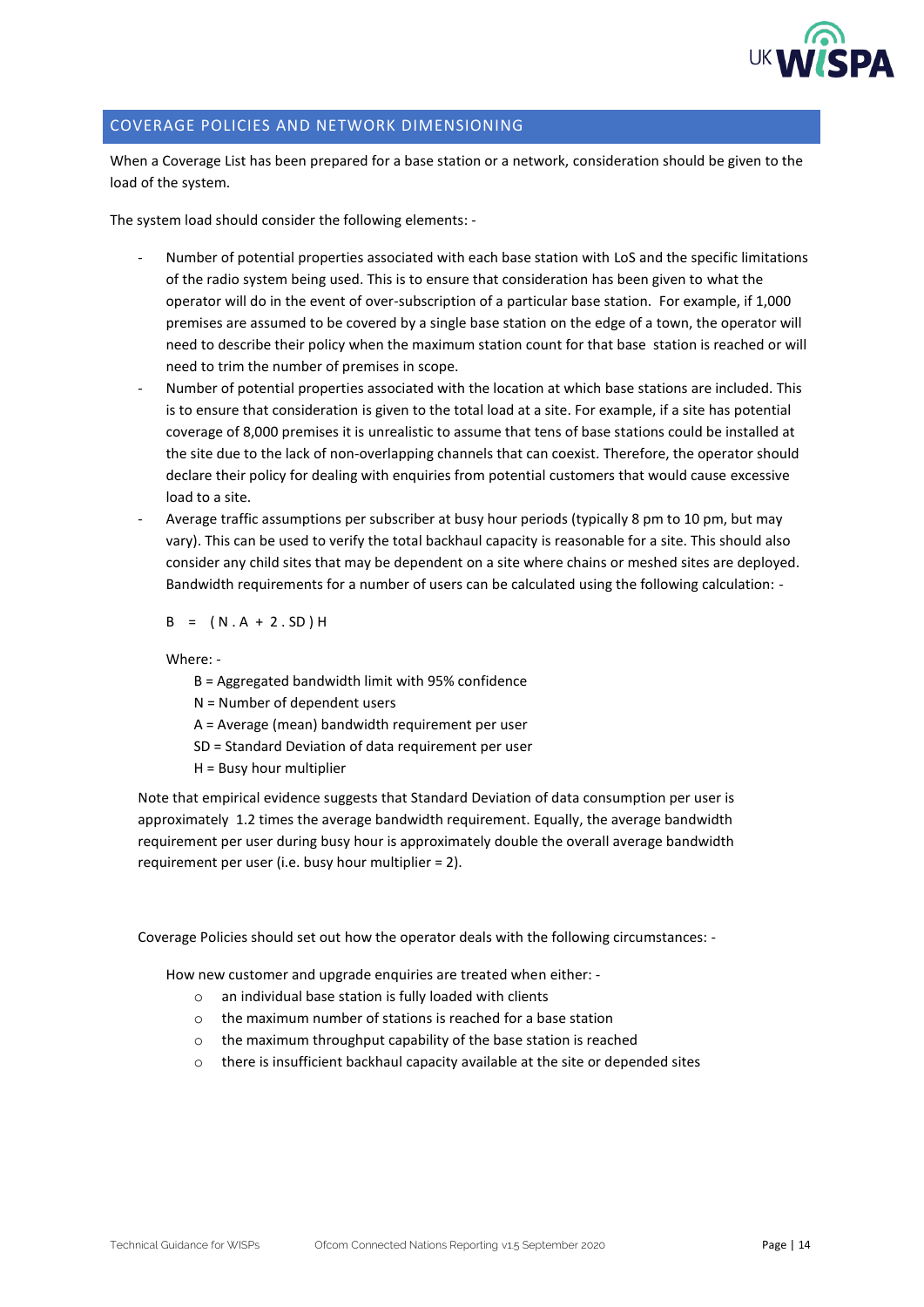

## <span id="page-14-0"></span>DATA SOURCES

#### <span id="page-14-1"></span>PREMISES DATA

Ordnance Survey makes their authoritative UPRN data available without cost under their OS OpenData initiative. This data set includes the following key information that is needed for Connected Nations reporting:-

- UPRN
- Geodetic Coordinates (Latitude and Longitudes)
- Cartesian Coordinates (Eastings and Northings)
- All addressable locations in GB (England, Wales and Scotland, but excluding Northern Ireland)

Please note that this does not include address or postcode information or property heights. It should also be noted that not all addressable locations in this data set are regular premises, as it is based on AddressBase Premium. As such it also includes features such as locations with planning permission, utility sites such as turbines, wells and parks. Ofcom will filter these locations from any submissions they receive.

Open UPRN can be accesse[d HERE.](https://www.ordnancesurvey.co.uk/business-government/products/open-uprn)

If the operator wishes to obtain full address data, or data covering Northern Ireland, the most comprehensive data sets are AddressBase that can be purchased by the operator.

#### <span id="page-14-2"></span>DIGITAL ELEVATION DATA

There are many free and commercially available height data sources available for the UK. There are no free data sets that cover the whole of the UK at high resolution.

The following free data sources are commonly available: -

| Product                                   | <b>Description</b>                                                           | Source                 | <b>Comments</b>                                                                                                                                    |
|-------------------------------------------|------------------------------------------------------------------------------|------------------------|----------------------------------------------------------------------------------------------------------------------------------------------------|
| <b>SRTM</b>                               | 30m Resolution Terrain<br>Data collected by Space<br>Shuttle in 2000.        | <b>USGS</b>            | Now quite out of date<br>and very low resolution<br>not suitable for wireless<br>modelling at microwave<br>or better.                              |
| <b>ALOS World 3d</b>                      | 30m Resolution Surface<br>Data collected by JAXA<br>(Japanese space agency). | <b>JAXA</b>            | Better than SRTM and<br>more up to date, but<br>only 30m resolution and<br>no surface data. Not<br>suitable for wireless<br>modelling above 1 GHz. |
| <b>OS Terrain 50</b>                      | DTM data layer for GB at<br>50m resolution.                                  | <b>Ordnance Survey</b> | 50m resolution data is<br>only suitable for low<br>frequency wireless<br>modelling sub 1 GHz. No<br>surface features<br>included.                  |
| <b>Environment Agency</b><br><b>LiDAR</b> | Up to 25cm DSM Data<br>and 2m DTM for<br>approximately 70% of<br>England     | Gov.uk                 | Area of interest needs to<br>be checked carefully as<br>the coverage of each<br>layer at each resolution<br>is quite irregular.                    |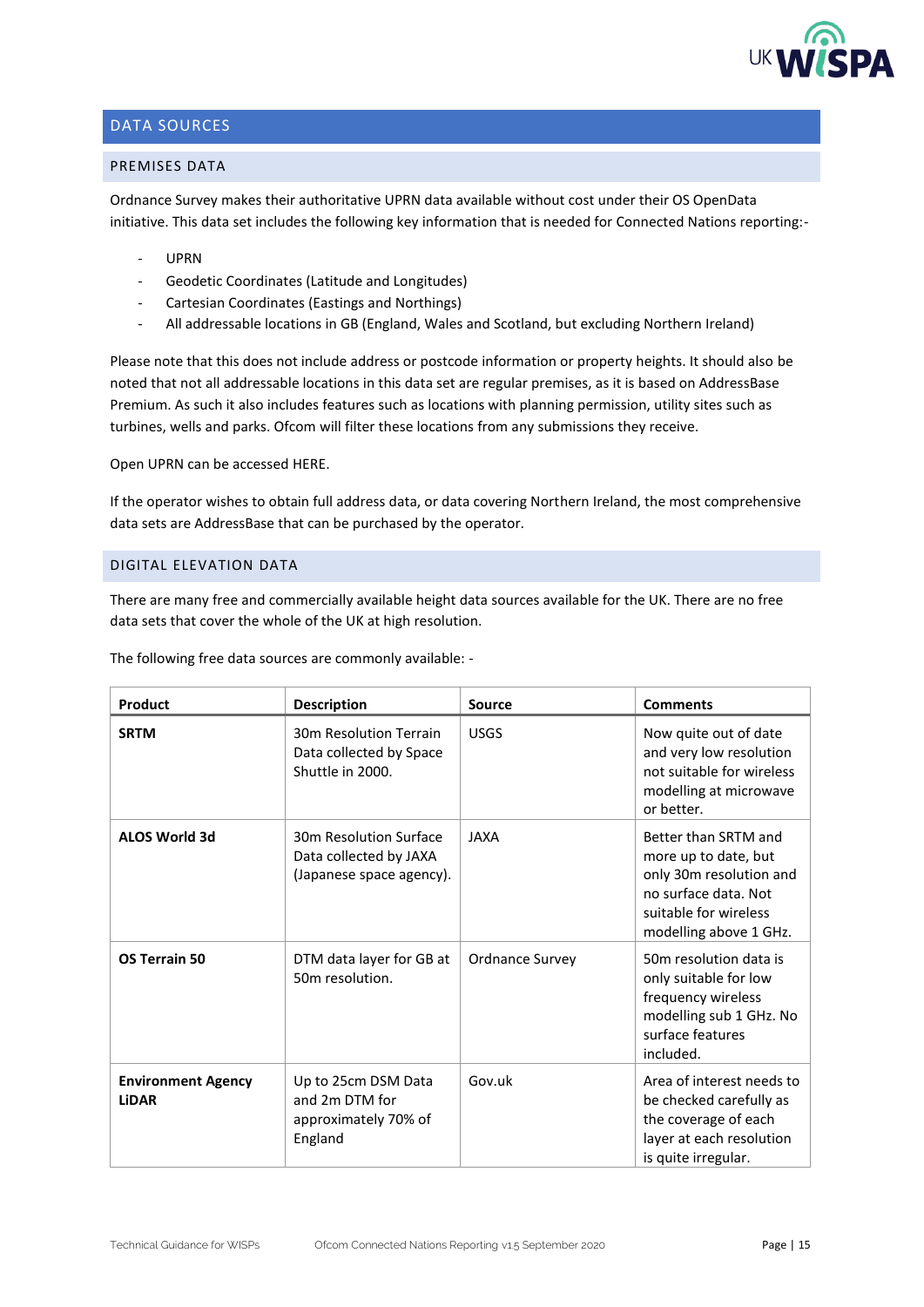

| <b>Defra Spatial SurfZone</b>                  | Composite LiDAR and<br>SONAR data for<br>coastline and flood risk<br>areas, collected<br>primarily by<br>Environment Agency.<br>Targeted for full England<br>coverage in 2022. | <b>DEFRA</b> | Mixed samples from<br>25cm to 2m resolution<br>DTM and DSM for much<br>of England.<br>Approximately 85%<br>coverage in England.<br>Gaps in coverage should<br>be checked carefully, as<br>well as data tile 'edges'<br>where composite sets<br>are used. |
|------------------------------------------------|--------------------------------------------------------------------------------------------------------------------------------------------------------------------------------|--------------|----------------------------------------------------------------------------------------------------------------------------------------------------------------------------------------------------------------------------------------------------------|
| <b>LiDAR Composite for</b><br><b>Scotland</b>  | Composite data<br>collected for Scotland                                                                                                                                       | EA           | <b>Extremely limited</b><br>coverage of mixed<br>resolutions.                                                                                                                                                                                            |
| <b>Welsh Composite LiDAR</b><br><b>Dataset</b> | Composite elevation<br>data for Wales.                                                                                                                                         | Lle Wales    | Approximately 70%<br>Coverage.                                                                                                                                                                                                                           |

Other free data is available vi[a OPENDEM](https://www.opendem.info/link_dem.html)

The following Commercial Data Sources are commonly available: -

| <b>Product</b>         | <b>Description</b>                                                                                                                  | <b>Source</b> | <b>Comments</b>                                                                                                                                                             |
|------------------------|-------------------------------------------------------------------------------------------------------------------------------------|---------------|-----------------------------------------------------------------------------------------------------------------------------------------------------------------------------|
| <b>Bluesky</b>         | 2m Surface and 5m<br>Terrain data available<br>for all GB. National Tree<br>Canopy database and<br>local LiDAR is also<br>available | BlueSky       | Together with Get<br>Mapping, these data<br>represent the most<br>comprehensive and<br>accurate national<br>coverage available.                                             |
| <b>Get Mapping</b>     | Height Data for much of<br>England, Wales and<br>Scotland                                                                           | getmapping    | In addition to the<br>Bluesky data, localised<br>data from Atkins Global<br>and Geoinformation<br>Group can be obtained<br>here.                                            |
| <b>Emapsite</b>        | Range of map data from<br>multiple sources                                                                                          | emapsite      | One-stop shop for OS<br>and other commercial<br>products.                                                                                                                   |
| <b>Ordnance Survey</b> | MasterMap Topography<br>Layer.                                                                                                      | <b>OS</b>     | Includes very accurate<br>built-world, but not<br>trees. Can work well in<br>conjunction with DTM<br>and National Tree<br>Canopy with vector<br>based modelling<br>systems. |
| Intermap               | Nextmap                                                                                                                             | Intermap      | Up to 2m resolution<br>data claimed globally.                                                                                                                               |
| <b>Vricon</b>          | Vricon DTM and Vricon<br><b>DSM</b>                                                                                                 | Vricon        | Claimed global coverage<br>at .5m resolution, but<br>may not be<br>comprehensive in rural<br>areas.                                                                         |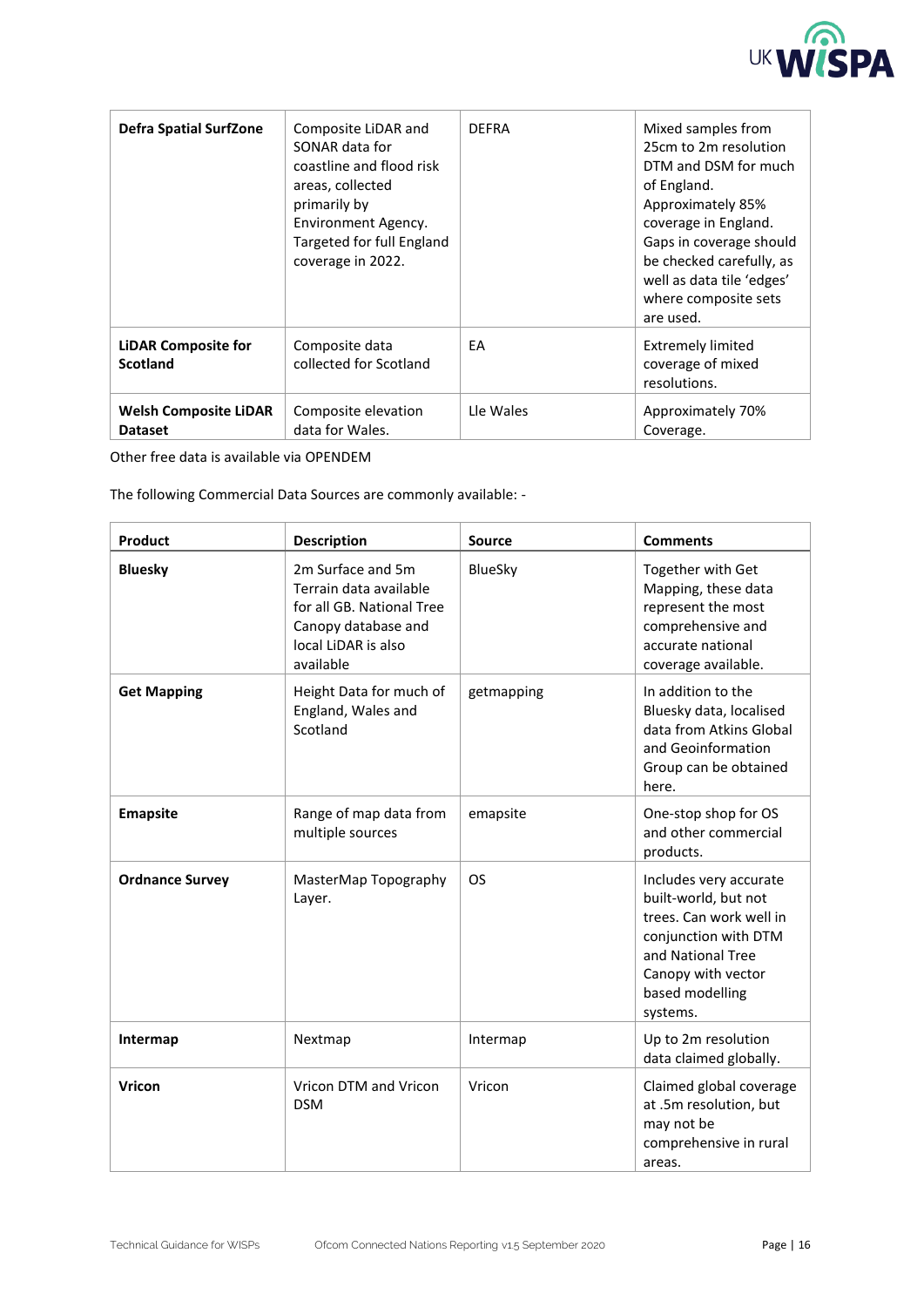

## <span id="page-16-0"></span>MODELLING SOFTWARE

There several free and commercial tools and programs that can help with coverage modelling. Connected Nations requires data per premises based on their UPRN. This means that the modelling software must be able to map coverage by UPRN in order to be considered.

The following is a list of applications that are commonly available that will help with the preparation of Connected Nations reporting. It should be noted that many of these systems originate from mobile network planning and may not feature address coverage as standard. Such systems can produce viewshed polygons that can be used with property mapping data to create coverage lists.

*Declaration of interest: The author of this report has a direct interest in the WISDM application from Wireless Coverage Ltd.*

| Product                     | <b>Description</b>                                                    | <b>Source</b>            | <b>Comments</b>                                                                                                                                                              |
|-----------------------------|-----------------------------------------------------------------------|--------------------------|------------------------------------------------------------------------------------------------------------------------------------------------------------------------------|
| <b>Ranplan Professional</b> | Powerful design and<br>planning system for WiFi<br>and LTE networks.  | Ranplan                  | Well established radio<br>planning system for<br>indoor and outdoor<br>applications.                                                                                         |
| <b>EDX Signalpro</b>        | RF Planning software<br>with modules for fixed<br>wireless modelling. | <b>EDX</b>               | Needs supplementary<br>work to include UPRN<br>data.                                                                                                                         |
| <b>WISDM</b>                | Purpose-built<br>application for WISPs to<br>model coverage.          | <b>Wireless Coverage</b> | Includes a feature<br>designed to support<br><b>Connected Nations</b><br>report production.                                                                                  |
| <b>HTZ Communications</b>   | <b>Advanced RF</b><br>engineering and<br>planning system              | <b>ATDI</b>              | Needs supplementary<br>work to include UPRN<br>data.                                                                                                                         |
| <b>CloudRF</b>              | Low-cost RF propagation<br>service.                                   | CloudRF                  | Needs supplementary<br>work to include UPRN<br>data.                                                                                                                         |
| Splat!                      | Open source RF<br>modelling system for<br>Linux                       | QSL                      | Open source toolkit,<br>alongside Proj4 that is<br>commonly used within<br>other RF modelling<br>systems. Requires a<br>good degree of technical<br>competence to use fully. |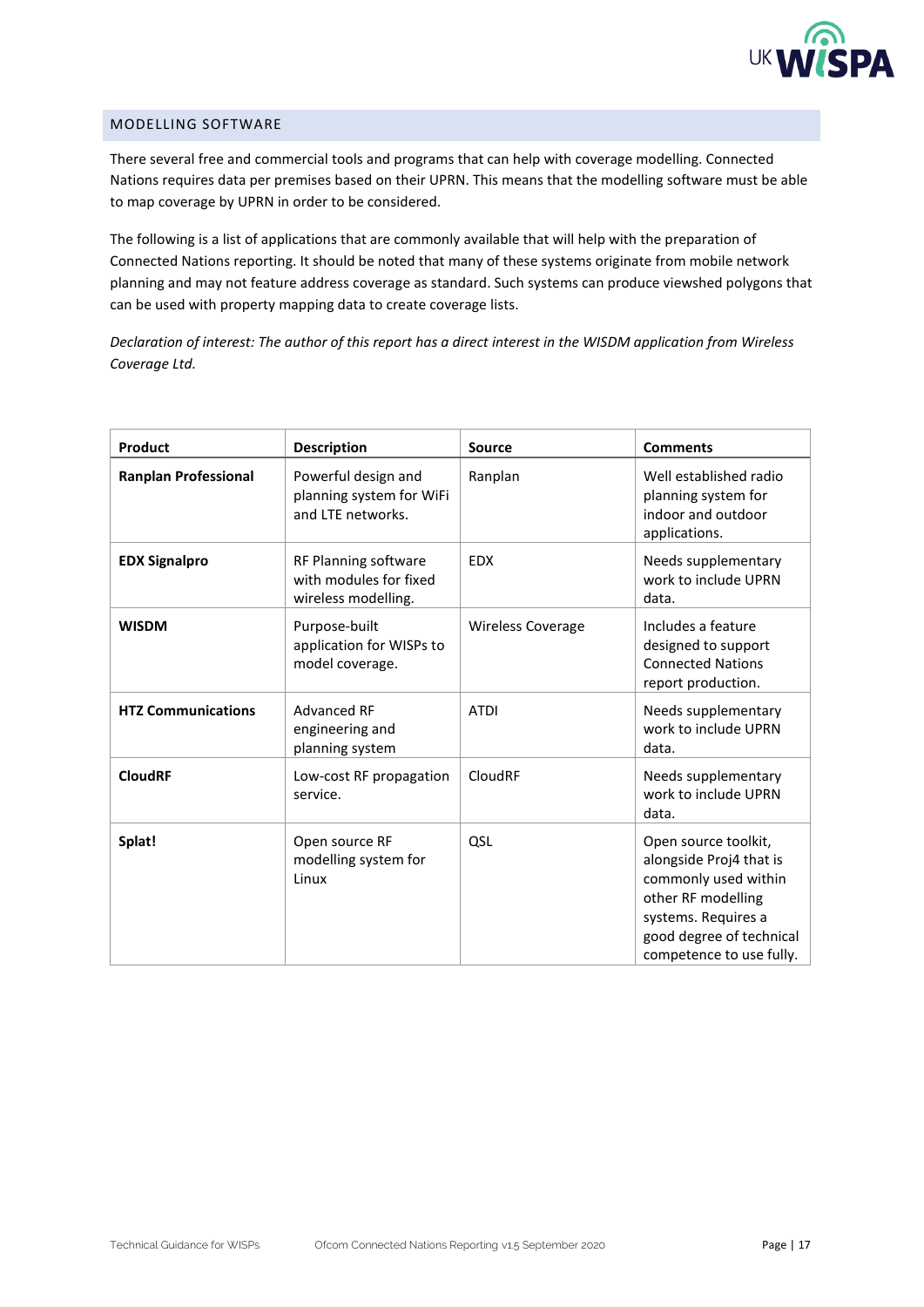

## <span id="page-17-0"></span>LIST OF ACKNOWLEDGEMENTS

We would like to thank the following contributors for their help in preparing this document: -

- James Saunby, Greysky Consulting
- Mark Turvey, RADWIN
- Ian Bushrod, MS (Distribution)
- Simon Staddon, Cambium Networks
- Tim Porter, W3Z
- Matthew L. Appleton, Voneus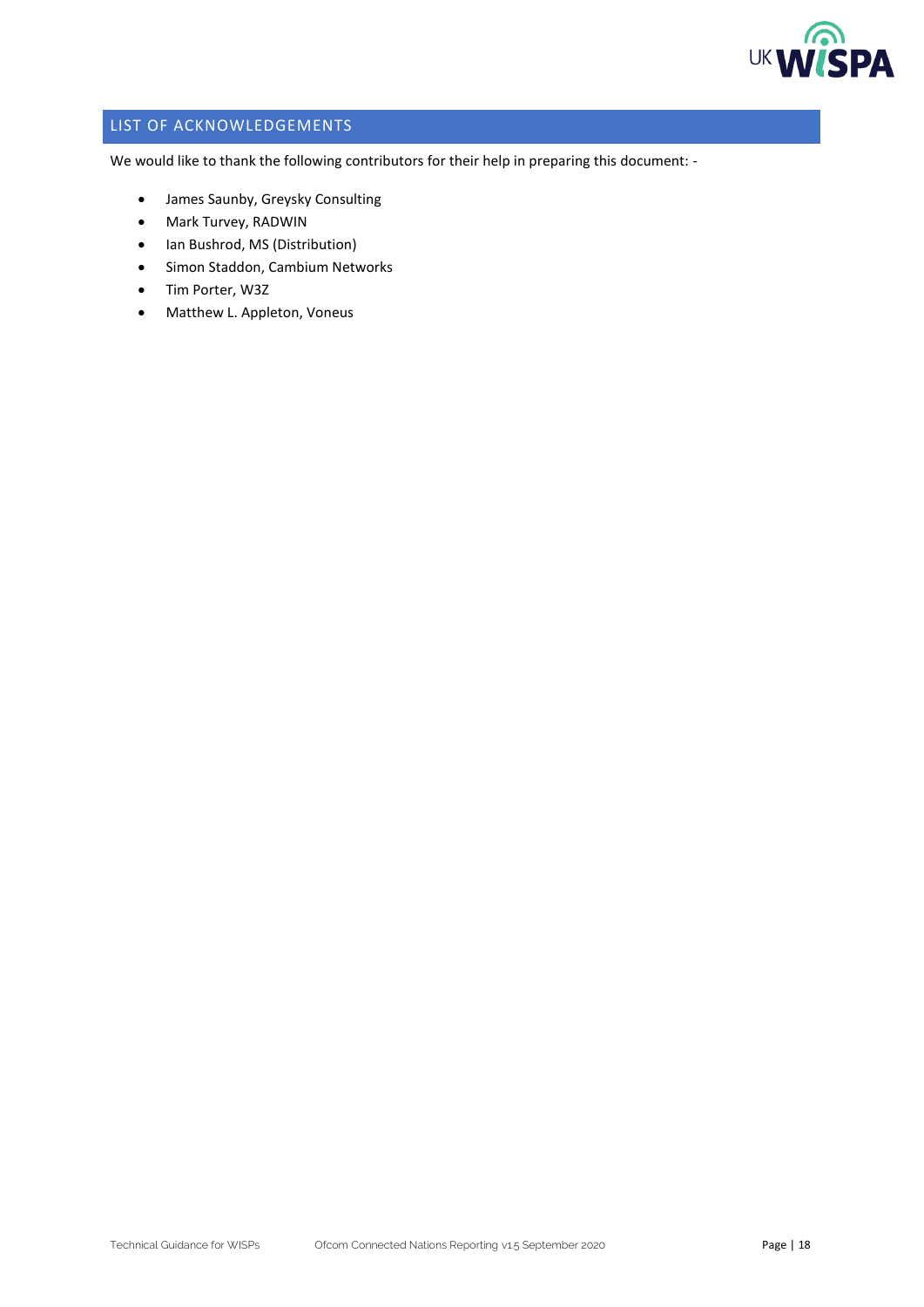

# <span id="page-18-0"></span>LIST OF MEMBERS CONSULTED IN THIS REPORT

| <b>Airbytes Communications Limited</b> | Gigabeam                               | <b>Wave Internet</b>                   |
|----------------------------------------|----------------------------------------|----------------------------------------|
| <b>ARWisp</b>                          | <b>High Tide Consulting Limited</b>    | <b>Wessex Internet</b>                 |
| <b>Baltic Broadband Limited</b>        | <b>Highland Wireless</b>               | <b>Airfibre Limited</b>                |
| <b>Briant Communications Sussex</b>    | <b>Husky Networks</b>                  | <b>Boundless Networks</b>              |
| <b>Cambrian Connect Ltd</b>            | <b>Internet Central</b>                | M24Seven                               |
| Cosmos                                 | <b>Legend Telecom</b>                  | <b>Orbital Net</b>                     |
| <b>Country Connect Ltd</b>             | Lochielnet                             | <b>Pure Broadband</b>                  |
| Day 1 Connectivity Ltd                 | <b>Martley Web Mesh</b>                | <b>Quickline Communications</b>        |
| <b>Drimnin Broadband</b>               | <b>Monsternet Highland Ltd</b>         | <b>Voneus Ltd</b>                      |
| <b>Duplia</b>                          |                                        | <b>W3Z Broadband</b>                   |
| <b>EAV Net</b>                         | <b>MyComms Ltd</b>                     |                                        |
| <b>EvoSoft Group Ltd</b>               | N.I Technology Ltd                     | <b>Aviat Networks</b>                  |
| F1 IT Ltd                              | <b>Rapid Rural Internet Services</b>   | <b>Cambium Networks</b>                |
| <b>Fluidity Connect</b>                | <b>Scottish Sea Farms</b>              | <b>Curvalux UK Limited</b>             |
| <b>GigAir Ltd</b>                      | <b>Signa Technologies Ltd</b>          | <b>Flying Voice</b>                    |
| <b>Hello Internet</b>                  | <b>SkyLight Broadband</b>              | <b>LinITX</b>                          |
| <b>Highland Community Broadband</b>    | <b>TxRx Communications</b>             | <b>MS Distribution</b>                 |
| <b>NWIMS</b>                           | <b>UltraNetworks Ltd</b>               | <b>RADWIN</b>                          |
| <b>One Wireless</b>                    | <b>Virair Networks</b>                 | <b>Rapid Wireless</b>                  |
| <b>Quantum Communications Ltd</b>      | <b>Westend WiFi limited</b>            | <b>RF Elements</b>                     |
| <b>RevoBlue Communications Ltd</b>     | Wide FM                                | <b>Tenda</b>                           |
| <b>Stix Internet Limited</b>           | <b>WiFi Scotland</b>                   | <b>Ubiquiti Networks</b>               |
| <b>Sunart Telecom</b>                  | <b>Wildanet Ltd</b>                    | <b>WISDM by Wireless Coverage Ltd</b>  |
| <b>Telecom ITM West Yorkshire</b>      | <b>Alnwick Computers/Alncom</b>        | <b>Cambridge Communication Systems</b> |
| <b>Top Smart Homes Limited</b>         | <b>APC Solutions (UK) Limited</b>      | Commscope                              |
| <b>Vale WISP</b>                       | <b>Borderlink Broadband</b>            | <b>DiViNetworks</b>                    |
| <b>Western Peak Limited</b>            | <b>Buchan Consultancy Services Ltd</b> | Preseem                                |
| West WiFi                              | <b>DRAGON WIFI</b>                     | <b>Siklu</b>                           |
| Wi Fibre Ltd                           | <b>Fibre WiFi</b>                      | <b>Winncom Technologies</b>            |
| <b>Yonet Telecom Ltd</b>               |                                        | Whalebone                              |
| <b>Bliss Internet</b>                  | <b>Formartinet</b>                     |                                        |
| <b>Bogons Ltd</b>                      | Go Internet                            | Azotel                                 |
| <b>Borders Online Ltd</b>              | <b>I Need Broadband Ltd</b>            | <b>Faelix Limited</b>                  |
| <b>Broadway Partners</b>               | <b>InTouch Systems</b>                 | <b>Global Good Net Works Limited</b>   |
| Caudata Ltd                            | Kencomp                                | Love Hz                                |
| <b>Couldnet IT Solutions</b>           | <b>Lonsdale Network Services Ltd</b>   | <b>Proactive International PR</b>      |
| <b>Cloud Wireless</b>                  | Net1 (NI) Limited                      | <b>Rapier Systems Ltd</b>              |
|                                        | <b>Secure Web Services</b>             |                                        |
| <b>Converged Communications</b>        | <b>Symmetris</b>                       |                                        |
| <b>Cromarty Firth Wireless</b>         | <b>Village Networks</b>                |                                        |
| <b>Fibrecast Ltd</b>                   | Vispa Ltd                              |                                        |
| <b>Frambroadband Ltd</b>               |                                        |                                        |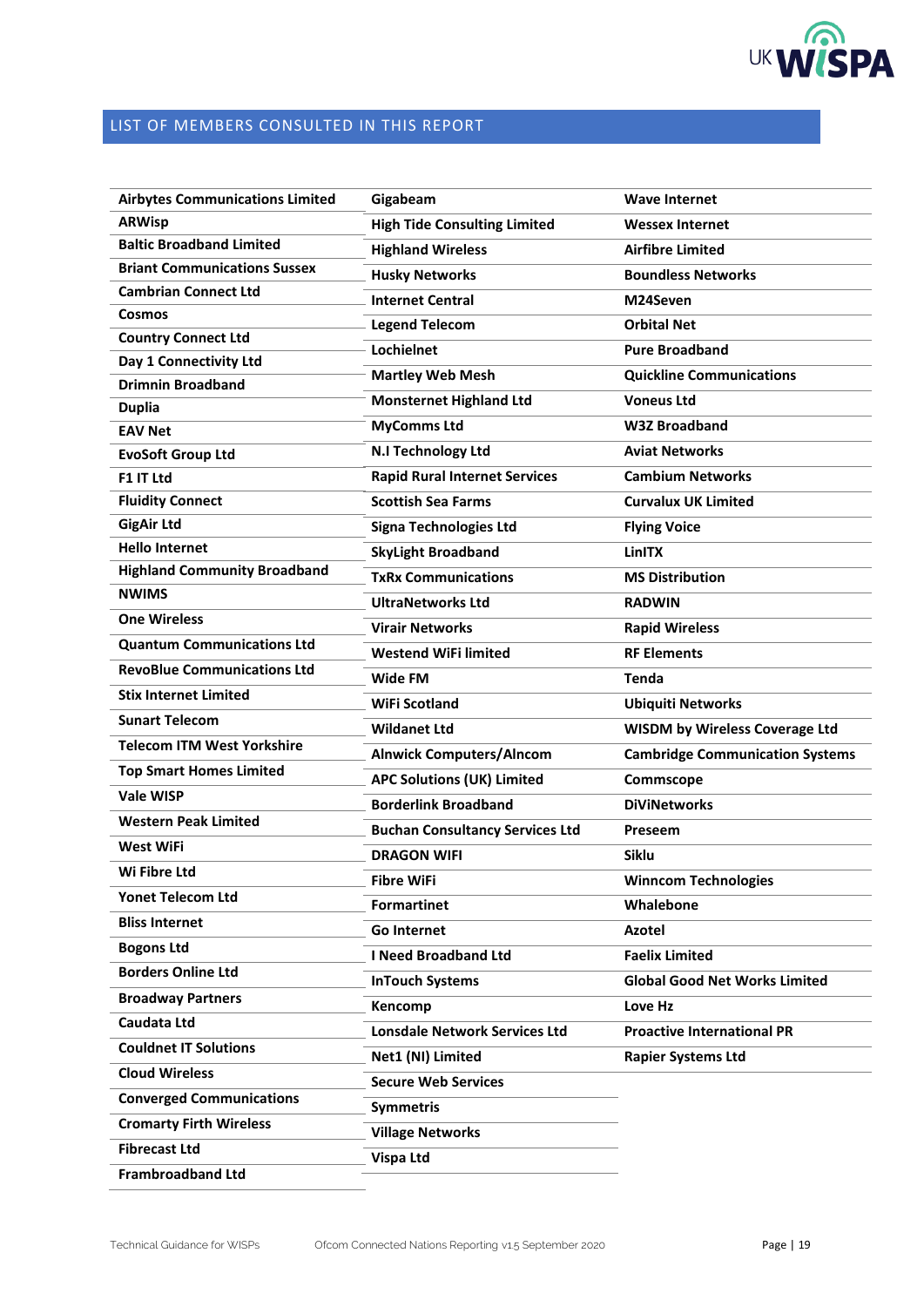

### <span id="page-19-0"></span>ANNEX 1 – SAMPLE CONNECTED NATIONS QUESTIONS

Please provide the following information about your fixed wireless network as at the Start Date.

- 1. Please describe a typical installation set up from access point through to customer premises in terms of the technologies used, deployment geometry and service delivered to the customer. Please include any policy you have for maximum customers per access point for each Radio System (Eg Ubiquiti Rocket M5 Series)
- 2. Please outline your policies for services you provide at different distances where possible using the following table. Please include your most commonly used systems and packaged speeds.

| Radio<br>System (Eg<br>Ubiquiti<br>Rocket M5<br>Series) | Typical<br>Channel<br>Size (10,<br>20, 40 MHz<br>etc) | Typical<br><b>Installation</b><br>Distance (mtrs)<br>or RSL (dB) for<br>10 Mbps<br>Connections | Typical<br>Installation<br>Distance<br>(mtrs) or RSL<br>$(dB)$ for 20<br><b>Mbps</b><br>Connections | Typical<br>Installation<br><b>Distance</b><br>(mtrs) or RSL<br>$(dB)$ for 30<br><b>Mbps</b><br>Connections | Typical<br>Installation<br>Distance<br>(mtrs) or RSL<br>(dB) for [other<br>1 Mbps<br>Connections | Typical<br>Installation<br><b>Distance</b><br>(mtrs) or RSL<br>(dB) for [other<br>2] Mbps<br>Connections |
|---------------------------------------------------------|-------------------------------------------------------|------------------------------------------------------------------------------------------------|-----------------------------------------------------------------------------------------------------|------------------------------------------------------------------------------------------------------------|--------------------------------------------------------------------------------------------------|----------------------------------------------------------------------------------------------------------|
|                                                         |                                                       |                                                                                                |                                                                                                     |                                                                                                            |                                                                                                  |                                                                                                          |
|                                                         |                                                       |                                                                                                |                                                                                                     |                                                                                                            |                                                                                                  |                                                                                                          |

- 3. For each antenna on an access point site, that does or could provide service without the installation of new equipment, please provide in the tab marked "Q3" in the:
	- a. the coordinates (latitude/longitude or easting/northing) of the antennas or access points used to provide the connection<sup>1</sup>;
	- b. the frequency<sup>2</sup> of the transmission used to provide the connection;
	- c. the height of antenna (above ground level) used to provide the connection;
	- d. the manufacturer and model used of the access point and/or antenna technology used to provide the connection;
	- e. The bearing or beam of highest intensity in degrees from north of the antenna or access points used to provide connection. Where an omnidirectional antenna is used, please state 0 (zero);
	- f. the EIRP (Effective Isotropic Radiated Power) of the access point/antenna used to provide the connection;
	- g. the number of Customer Premises' Equipment (CPEs) served by this site;
- 4. For each property:
	- a. at which you serve a customer through an existing network without the installation of new access points or any change to the existing antenna configuration;
	- b. that could potentially be served without the installation of new access points;

 $1$  e.g. NGR to 10m or GPS position (to OSGB or WGS84 datum).

 $^2$  Licenced frequency parameters or sub band and channel width in-use if licence-exempt.